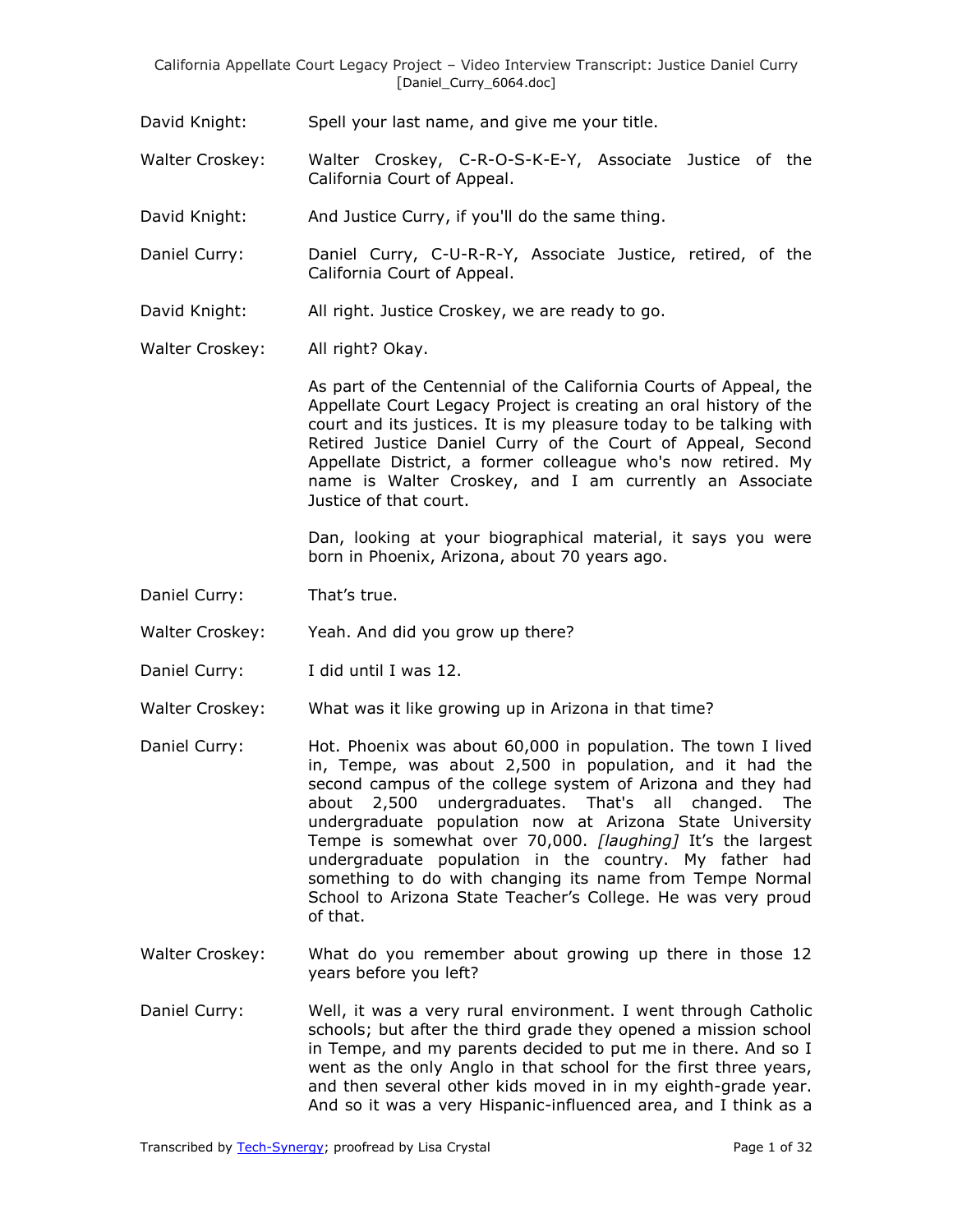result I learned how to live as a minority and how to appreciate the concerns of minority citizens, because I saw it firsthand.

- Walter Croskey: I know I've known you for several years, and you've told me stories about some of your relatives and old-time lawenforcement people in Arizona. Can you tell us a little bit about that?
- Daniel Curry: Well, it's amazing that we selected this time to do this, because I just returned from a family reunion in North New Brunswick, Canada, where I met 76 of my cousins that I'd never met before. The two that put it on, I had just met last February. That was a delightful event. I got to see the graves of my great-grandfather, my great-grandmother, my grandfather and grandmother, and the place where my father had been born; I'd never been there before. And part of the booty that I came home with were pictures of my two grand-uncles, who were responsible for moving many of my relatives, including my father, out to Arizona when it was the Wild West in 1910, one of whom looks exactly like those depictions of Wyatt Earp in the movies. He was a rootin', tootin', John Wayne–type guy, you know. *[laughing]*
- Walter Croskey: Did you ever get to know him yourself?
- Daniel Curry: As a baby, you know, I sort of meandered around with him, maybe until I was maybe four or so; he died. But he left me his Winchester 73, a huge gun, and his 16-gauge shot gun, each of whom had a number of notches on the handle.
- Walter Croskey: (Laughing.) Did you ever get a chance to fire either of those weapons?
- Daniel Curry: No, they were disabled; I am sure they were. And even in college, it was an effort just to lift the Winchester 73; it was like carrying around a cannon. But I had them for a long time.
- Walter Croskey: Did you have any close friends that you remember in those first 12 years in Arizona?

 $(00:04:58)$ 

Daniel Curry: Oh, yeah, yeah. Not many have I stayed in contact with. But in the eighth grade the red-haired, pigtailed girl moved into the seventh grade, and she and her husband were just guests of my wife and I after a number of years. We've corresponded over the years and remained friends. But the changes in Phoenix for them are much greater than the changes we've witnessed here in Los Angeles.

Walter Croskey: In what way?

Daniel Curry: Just the explosion of the population in a place that had almost had no infrastructure. Today, they still only have one public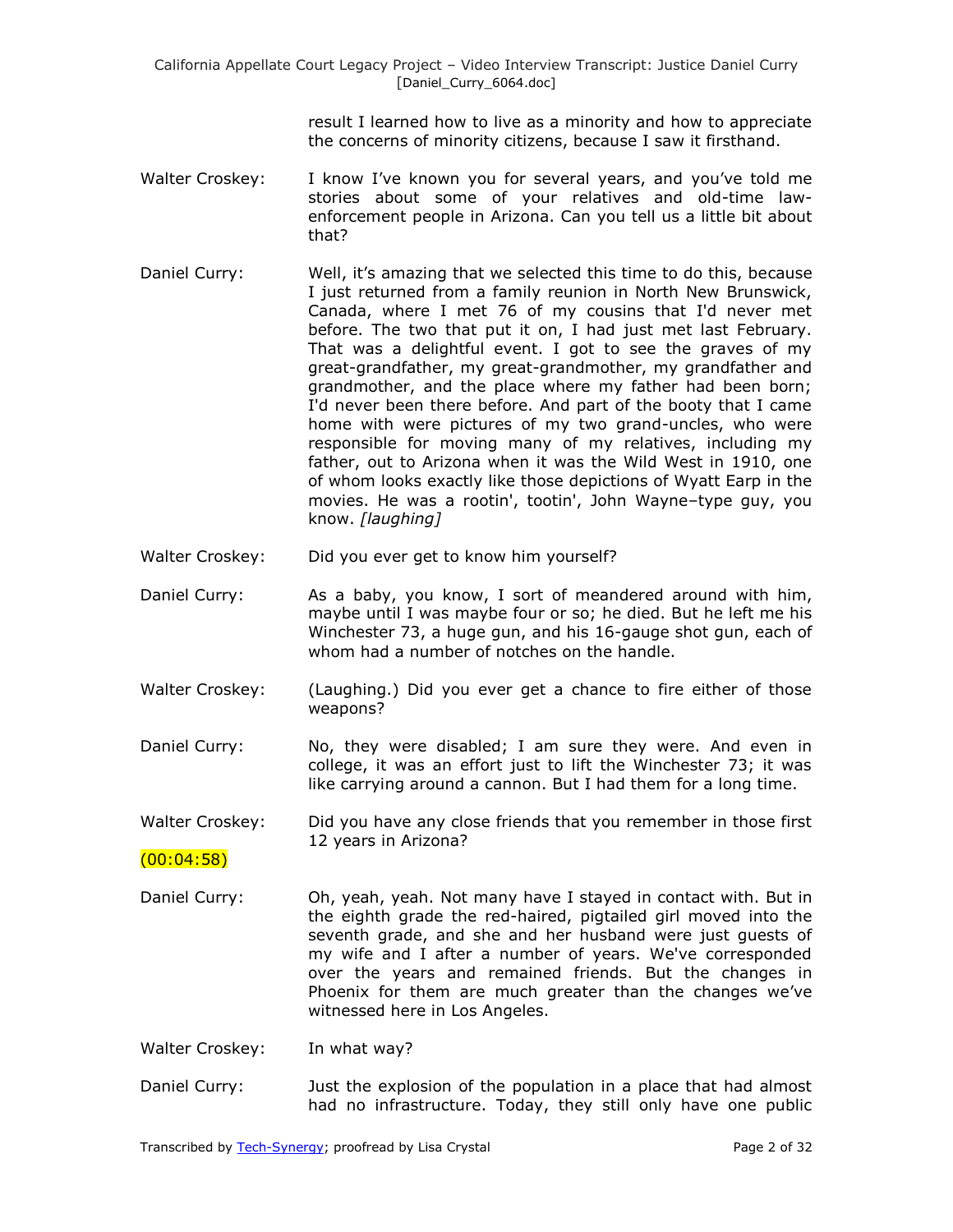university in an area of several million people. The road system, almost everything, just drastically exploded in size, and along with it they became as smog-ridden as Los Angeles with the automobile and stirring up of things. They were the beneficiaries of winning a longstanding piece of litigation. I understand it's the most luminous piece of litigation in the history of the United States, California against Arizona over the Colorado River. And as a result they have a lot of water. Their agriculture is booming, their economy is booming, and despite the fact that it's almost uninhabitable six months out of the year, in my view.

- Walter Croskey: Well, I guess it was about 1949 that you left there?
- Daniel Curry: Yes.
- Walter Croskey: Where did you go then?
- Daniel Curry: Actually, in the summer of '50 we came here and we moved to Baldwin Park on the east side of Los Angeles County for a couple of years, and my parents traded some of their property for a magnolia farm—not magnolia, what was it? I'll think of it. But a flower farm that they . . . I want to say carnations, and that's not right, either; so you can see the effects of age. But we lived there for a few years until they sold that. Then we moved to the west side.
- Walter Croskey: And did you go to school out there in the San Gabriel Valley?
- Daniel Curry: One year I went to St. Joseph's High School in Pomona. But my mother and the nun who taught me for four years in Arizona had in mind for me to go to Loyola High School, and then I eventually got there in my junior year; so I had my junior and senior year at Loyola High School in Los Angeles.
- Walter Croskey: Okay.
- Daniel Curry: Then I continued on at Loyola University in Westchester and, strangely enough, went to Loyola Law School.
- Walter Croskey: What was the reason that your parents wanted you to go to Loyola?
- Daniel Curry: Well, they were convinced that the Jesuit education was great for young men, and I really feel I got a great education.
- Walter Croskey: Okay. What did you major in in undergraduate?
- Daniel Curry: Political science and basketball.
- Walter Croskey: And why did you go into law, and when did you make that decision?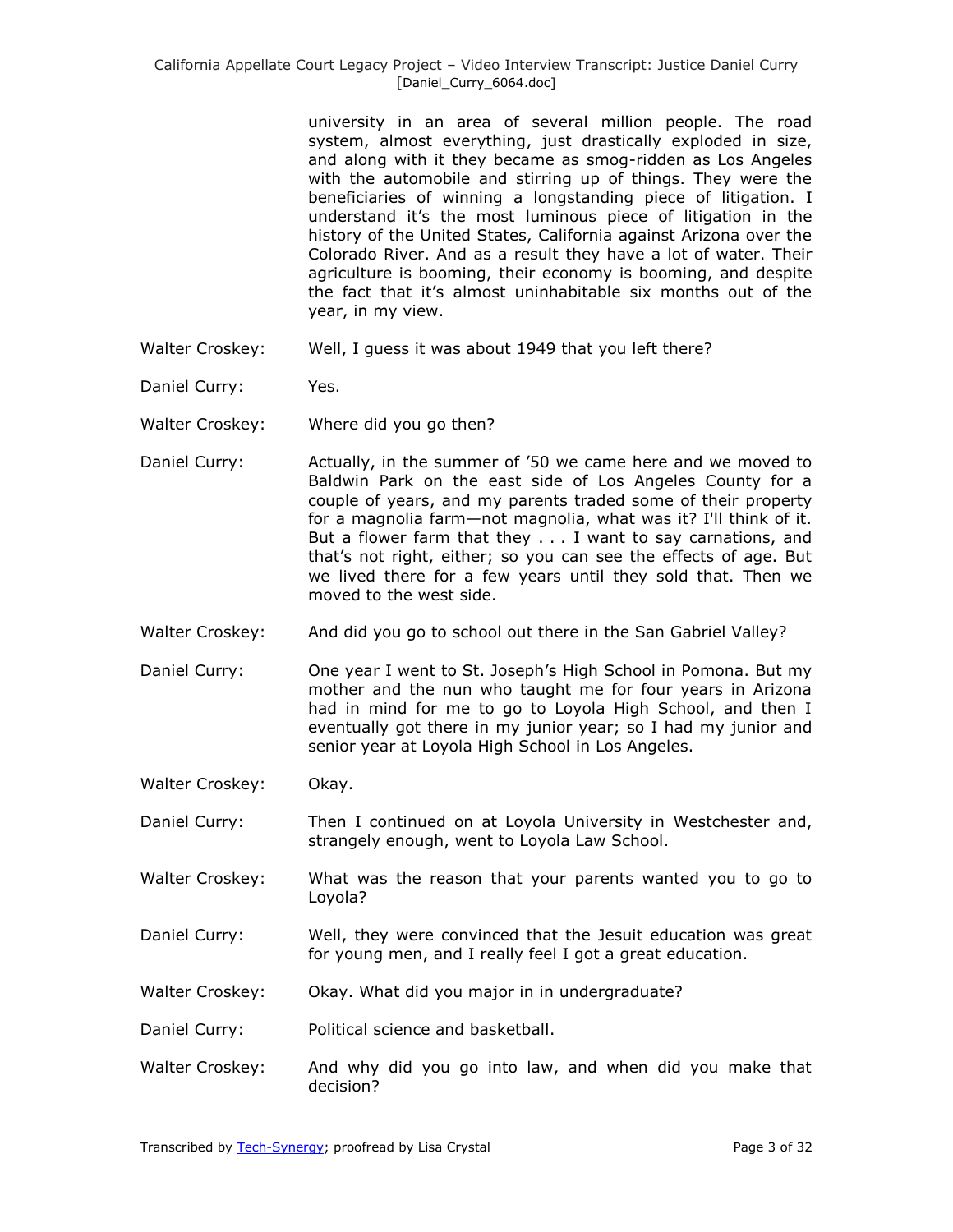- Daniel Curry: Well, my parents were very active in our church, and the church bought some property in Tempe that had some liens on it that were somewhat of a surprise, and so my parents hired a lawyer in Phoenix to take a look at it. He rapidly handled the concerns and in the process saw that I was interested in his library and in his office, and so we talked a while about being a lawyer and I got a very positive view of what it was to be a lawyer. He emphasized how easy it was *[laughing]* and how remunerative it was, and so I fell into that.
- Walter Croskey: Are you suggesting that you got this idea as early as age 12?
- Daniel Curry: Yeah. I might have been 11, in the eighth grade; so, yeah. Yeah.
- Walter Croskey: Okay. How did you happen to decide that it was Loyola Law School? Just because you'd gone to the undergraduate school?
- Daniel Curry: Well, I was all set to go to Hastings; but I was going in the Air Force—I was commissioned in the Air Force—and so I thought I'd go into the Air Force for three years, apply to law school. And I was going to apply to both Loyola and Hastings; I was very comfortable at Loyola, but I thought living in San Francisco for three years wouldn't be all that bad, either.
- And at the last minute, the Air Force decided to change their mind and upped the active-duty requirement for flying from three years to effectively six years. And so I scrambled around and got admitted into both Hastings and Loyola; but at the time, economics were a factor and I could live at home at Loyola. I paid my way through college and law school. I worked at an institution known as the *Los Angeles Times* starting the last year of my high school, and so Loyola it was. And so I went there, and I was very pleased.
- Walter Croskey: Let me digress a little bit about your experience at the *Times*. You started working there while you were in high school.
- Daniel Curry: Right.

 $(00:10:00)$ 

- Walter Croskey: What did you do for them?
- Daniel Curry: I was in the circulation department, and I worked on what was called the circulation service board. And before computers it was essential to have somebody who could memorize where the dealers were. There were maybe 200 dealers. I went to work first for the *Mirror,* which was the then-afternoon paper of the *Times*, the Times Mirror Company, and then I shifted over to the *Times*.

And so you had to memorize the area of town so that you could effectively get the complaint or the start or the stop of the paper, the subscription, out to the dealer rapidly. There were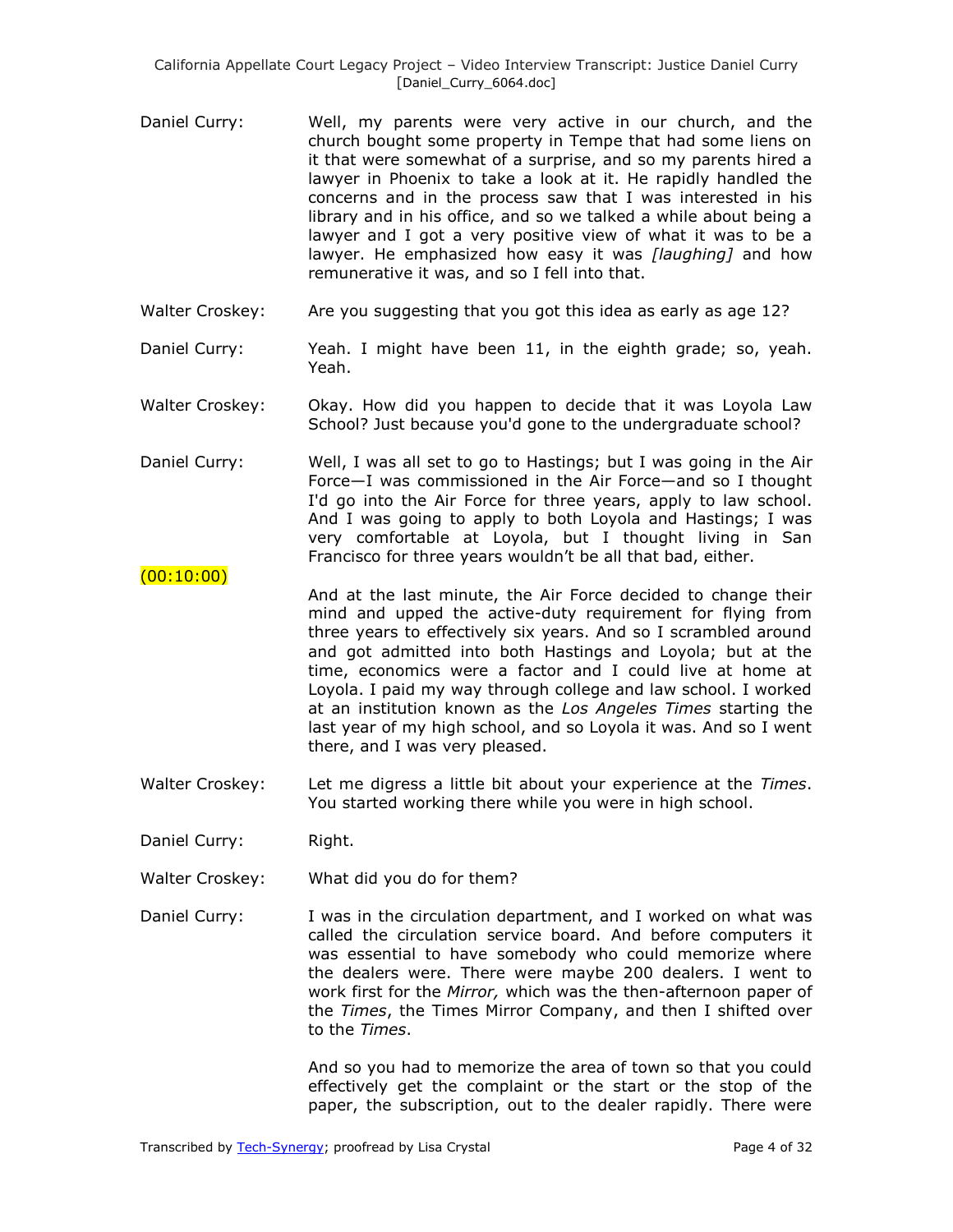books that you could consult to do this, but we all sort of prided ourselves and we knew that Van Ness and Florence, for example, was Dealership 154 and the phone number was suchand-such, and we could get it out to him.

And in the summertime some of us were asked to work for a circulation promotion and basically think of new ways to increase the circulation numbers of both the *Mirror* and the *L.A. Times,* and that was sort of fun.

And then I think in the summer of my junior year, between my junior year and senior year in college, I had to go to ROTC summer camp, and I only had about six weeks I could work because summer camp took up so much time. And Otis Chandler asked me to work for him for those six weeks, and I got to know him a little bit better.

- Walter Croskey: Who was he at that time?
- Daniel Curry: Well, he was the heir apparent to everything of the Chandler family and a neat man. He had just graduated from Stanford and he'd just gotten out of the Air Force and had been Air Force ROTC like I was. And he was going through each of the chairs in the company—circulation, editorial, advertising, production and that summer he was in circulation.

And he was a great athlete. He had put the shot for Stanford, and I think he was an alternate to the U.S. Olympic Team as a shot-putter.

Walter Croskey: Did you get to know him well, then, during that period?

Daniel Curry: Yeah, we worked on a daily basis. And he was fun; after work we'd have a beer, you know. And he was a neat man. I miss him. He passed away a few years ago.

- Walter Croskey: And how long did you work for the *Times* at that time? When you went to college, I mean, did you quit working or did you continue?
- Daniel Curry: No, I worked part-time through college. I was ... it really started to pay well, and I probably worked 20 or 30 hours a week and through college and law school; and I worked right until the moment I went into the Air Force in February. I graduated from law school in June, and in those days you took the bar in August and didn't get the results until Christmastime. We were sworn in in January, I went in the Air Force in February.
- Walter Croskey: Now, what year was that?
- Daniel Curry: I graduated from law school in 1960.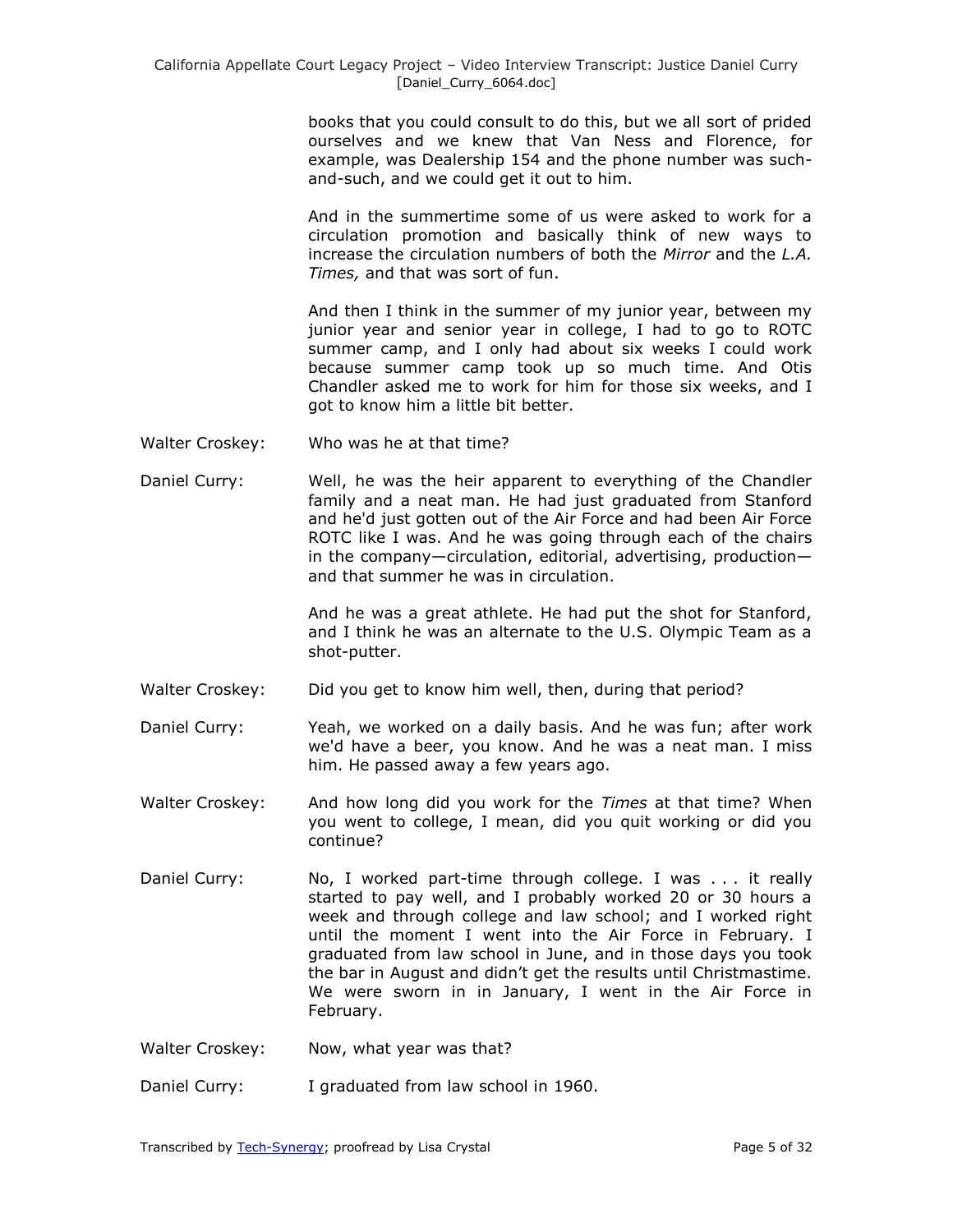California Appellate Court Legacy Project – Video Interview Transcript: Justice Daniel Curry [Daniel\_Curry\_6064.doc]

Walter Croskey: Did you take the bar before you took the ... went into the Air Force?

- Daniel Curry: Yes, and was sworn in. If I didn't pass the bar, I didn't have enough money to take it again. I was going to go to flying school. But I passed the bar. I was already admitted into JAG, my grades were good enough; and so that happened, and I went into Air Force JAG in February of 1960.
- Walter Croskey: And how long were you in the Air Force?
- Daniel Curry: Three years.

Walter Croskey: And tell us a little bit about that experience—what you remember about it, the fun part, the important part, and—

Daniel Curry: It was a lot of fun, because I was assigned to a fighter-bomber unit, and fighter pilots were a whole lot more fun than bomber pilots.

Walter Croskey: Why is that?

Daniel Curry: Well, they're just wild and crazy guys and they, like salesmen, have a real need for lawyers. *[laughing]* They could get themselves into trouble that no one else could imagine. And so I was available to go down, get them out of jail or whatever.

#### (00:15:00)

- Walter Croskey: Now, I know you spent time doing things with the Air Force other than that.
- Daniel Curry: Well, one of the other assignments that I got was very interesting. There was a reinforced squadron of Luftwaffe being trained on our base in Arizona—back to Arizona. And I just fell into becoming their lawyer, too. And that was very, very interesting; and I got many invitations to Germany that I couldn't afford to follow up on when I got out of the Air Force. My family was increasing a child a year, and so I had to get to work.
- Walter Croskey: What happened? I know I've known you for a long time, and from time to time you'd tell us stories about what happened when the October Missile Crisis took place in 1962?
- Daniel Curry: I arrived at work just fat, dumb, and happy, and there was a twix, a military telegram, in my boss's hand, and he said, "I want you to read this." And it was from Headquarters Tactical Air Command saying that we don't have enough base defense officers; we want each staff judge advocate to assign one of the officers as a base defense officer. And my boss said, "I've selected you."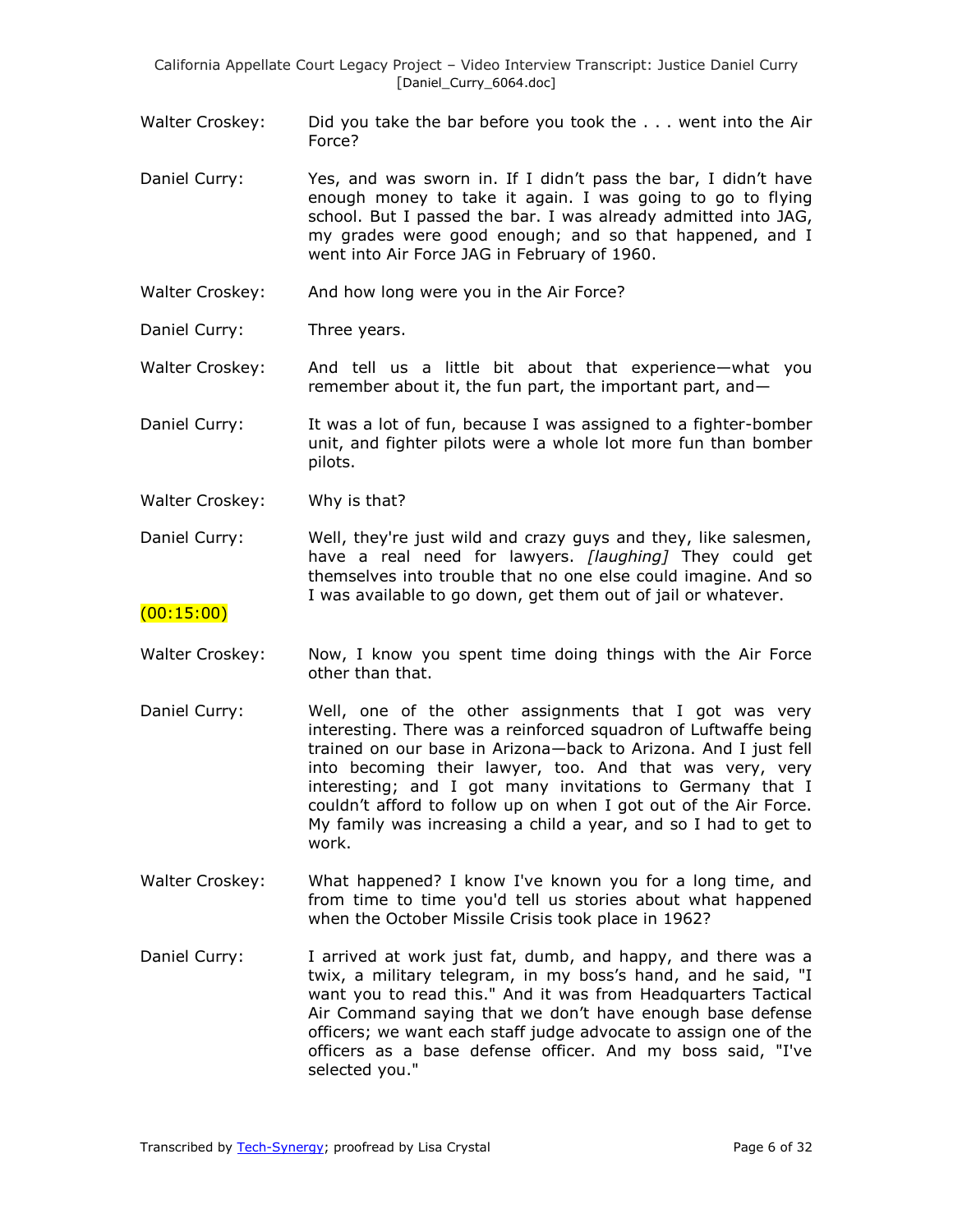And I reacted a little bit negatively, or a lot negatively, because I was the only married officer; by that time I had two and another child on the way. And he said, "Lookit, you've been throughout ROTC training, you have expert badges in marksmanship, and you've done all sorts of extras that the others haven't done." I had had by that time 40 hours backseat time in an F-100F and 100-and-some hours in the backseat of a gunnery T-33, so I understood the mission of my unit. And I knew fighter pilots; I knew what they were going to go through, and I was going to be comfortable with them even in a tent in Florida.

But fortunately before much of that got going, Mr. Khrushchev turned his ships around, and so I didn't have to enter the warrior class; but I did learn how to fire an AR-15, which is a magnificent weapon, as it turned out. *[laughing]*

- Walter Croskey: When did you get out of the Air Force?
- Daniel Curry: In February of '64.
- Walter Croskey: Now, you mentioned that you were married and by that time had two or three children.
- Daniel Curry: Three.
- Walter Croskey: When did you get married?
- Daniel Curry: I got married in the beginning of my third year in law school, September 5th, '59, and the beginning of my wife's third year in undergraduate; she was a junior at Mount St. Mary's College*.*
- Walter Croskey: And your wife's name is?
- Daniel Curry: Joy.

Walter Croskey: Joy. And you now have how many children?

- Daniel Curry: We have 6 and effectively 13 grandchildren. We had 10, and then we acquired 3 by marriage just a few years ago; and so our house is pretty full during the holidays.
- Walter Croskey: Must be a big chore at Christmastime to pack everybody in.
- Daniel Curry: No, because now they're adults and they can participate in the work. *[laughing]*
- Walter Croskey: Okay. *[laughing]* Well, you got out of the Air Force in '64.
- Daniel Curry: Uh-huh.
- Walter Croskey: And what did you do then?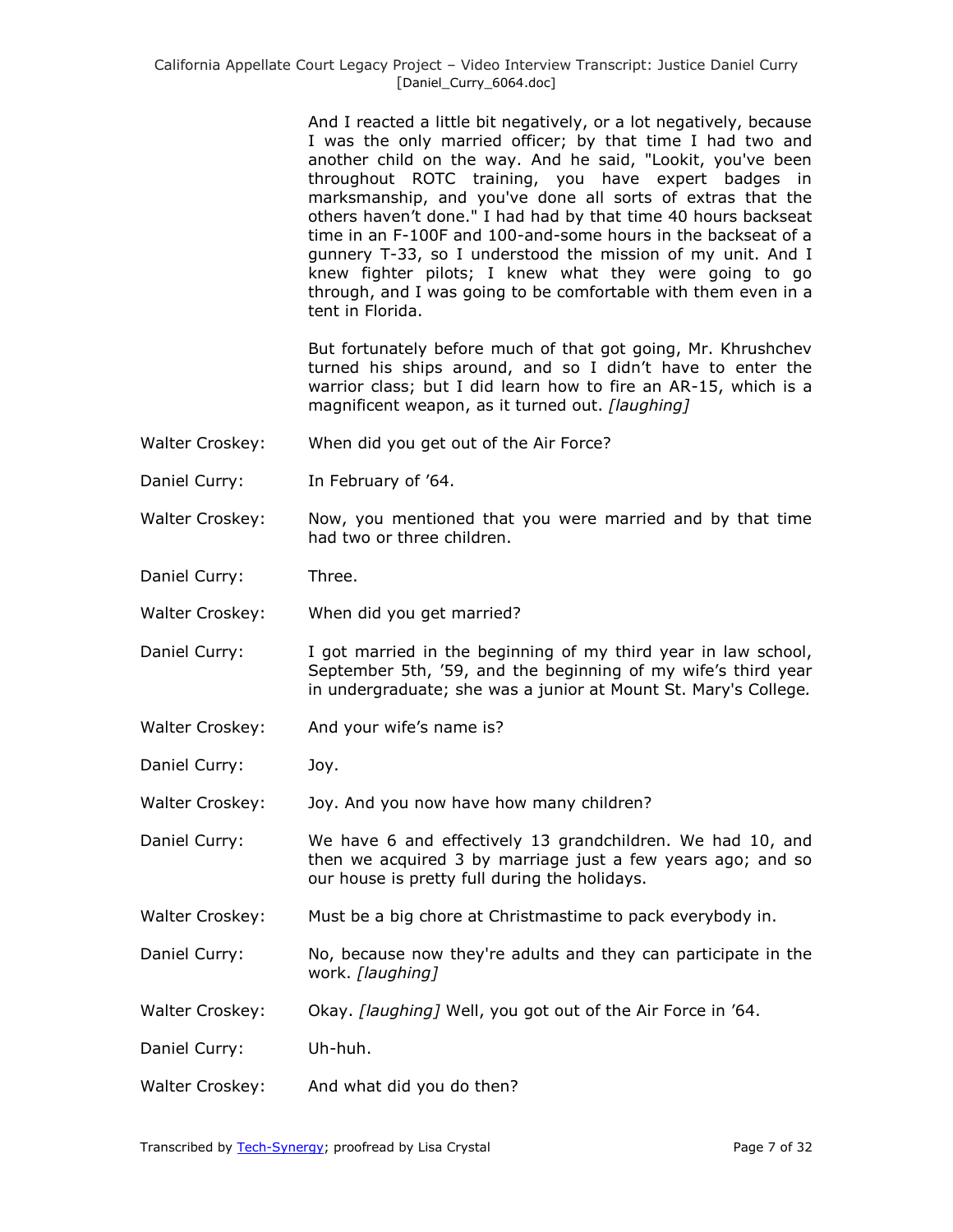California Appellate Court Legacy Project – Video Interview Transcript: Justice Daniel Curry [Daniel\_Curry\_6064.doc]

Daniel Curry: I went to work in a law firm in El Monte, Wolford, Johnson, Pike & Covell.

Walter Croskey: Doing what?

 $(00:20:10)$ 

Daniel Curry: It was . . . I was hired as a commercial litigator. But their practice—although they represented many of the local businesses, including the dairies that were just in the process of relocating out to Chino or further east because of the progress of the San Bernardino Freeway—it was a family practice, and there was a lot of plaintiff's work; there was a lot of divorce or family-issue type of cases and including personal bankruptcies. But I tried to develop a commercial practice, and I could see it was going to be more difficult and longer-range than I expected, and I did not literally have the stomach for domesticrelations law.

> And so after about a year and a half of that I moved downtown to a business law firm, Demetriou & Del Guercio.

- Walter Croskey: When you went out from the Air Force, did you just look around to try and find employment, or did you have a particular in with that particular firm, or how did that employment come about?
- Daniel Curry: Well, I had an in with that firm. The managing partner, George Pike, was a great guy, and I had had an automobile accident and he represented me in that, and he became a really good friend.
	- I had had an offer from Lillick, Geary, McHose, Roethke & Myers, and I don't think I'll ever forget it, that Admiral Roethke, who was managing partner, got right down to talking about kicking the tires and he said that my starting pay would be \$550 a month. I was making \$750 a month as a captain in the Air Force, and when I mentioned that, he looked at me rather sternly and said, "Son, we don't expect you to have to live on that." And so I thought, "This man's a little impractical." And George Pike offered me \$1,000 a month, and so I went to the smaller firm and did it.

He and I remained friends throughout the rest of his life. And one of my really favorite memories of my swearing-in party the *L.A. Times* threw for me is a picture of George hugging me when I got enrobed. And he died shortly after that.

- Walter Croskey: After you  $\dots$  I guess it would be in the latter part of '65, then, you went and transferred to another firm?
- Daniel Curry: Yeah, to Demetriou, Del Guercio.
- Walter Croskey: And where were they located?
- Daniel Curry: They were located in the Mobil Oil Building on 6th and Flower.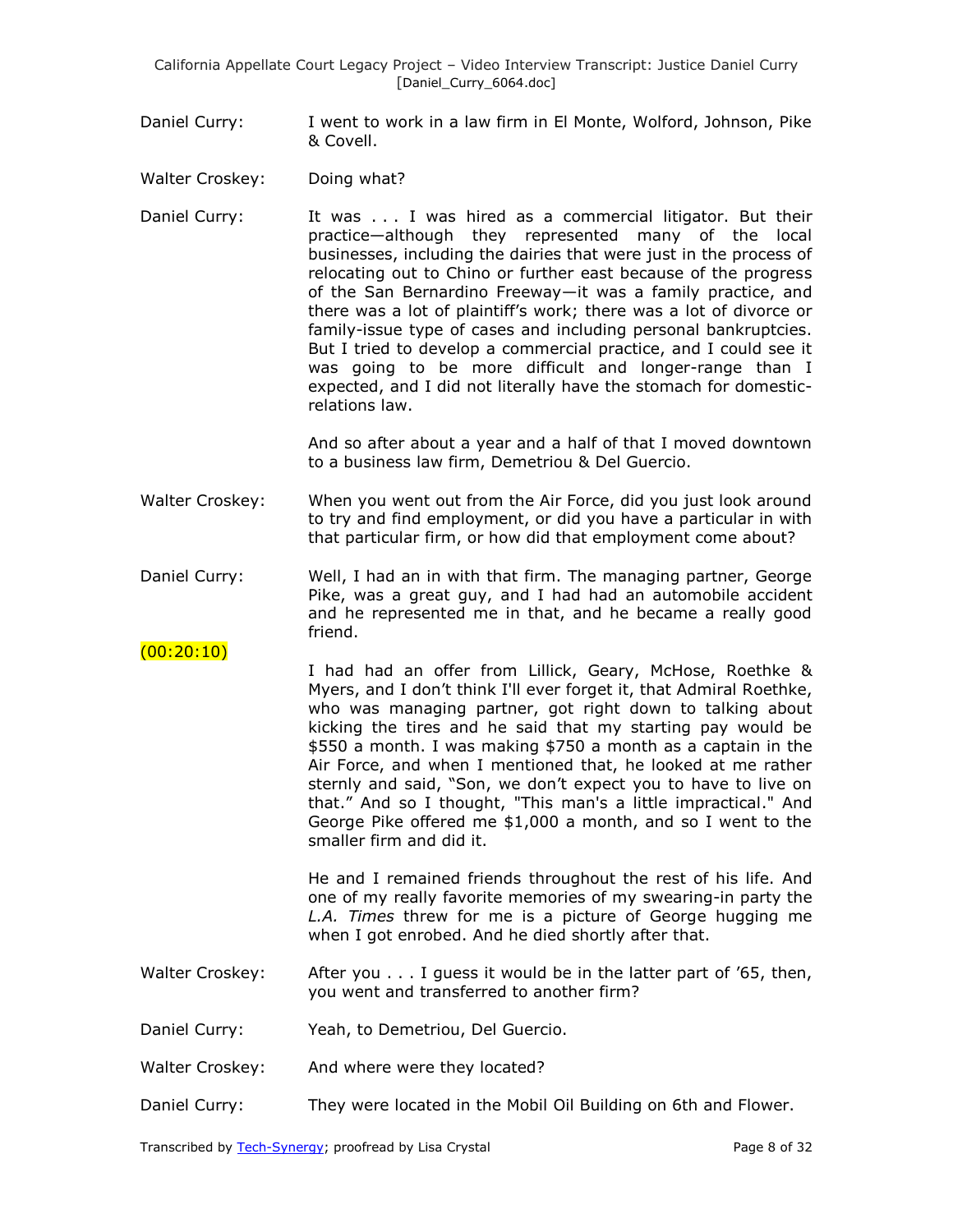Walter Croskey: And what kind of practice did they have?

Daniel Curry: They had a really . . . they had pure business practice. Chris Demetriou was one of the few real tax specialists in town at that time. And he represented Walt Disney personally and I think we did some work for the Walt Disney Company and Lockheed and McCullough Oil. And I was hired as a backup litigator to Dick Del Guercio. It was a small firm, four lawyers, and I became the fifth, and Dick did a lot of eminent-domain work.

> But the Saturday I showed up—my first day at work was a Saturday—I showed up, and one of Chris's favorite clients was a man by the name of Ralph Spriggs, who had been the sole distributor of Coors beer in Los Angeles County at one time, and his area had been shrunk over the years by Coors. And on that Saturday morning he had breakfast with Mr. Spriggs, who that Friday afternoon before was told that he was terminated as a distributor for Coors without much of an explanation.

> And so Chris was fighting-mad, and that case became my career for the better part of two years. I filed the first antitrust case against Coors. And there wasn't much law on the issue of post-sale control of the terms of sale of a product such as beer or whatever. After we survived five . . . our fifth amended complaint survived demurrer. The *Arnold, Schwinn* case came down almost identical, but I didn't have the benefit of that in the law and motion.

> The case lasted 23 years, and when I came back to Los Angeles in October of '87, the first phone call I got was from Chris and he said, "We're having a celebration. We'd like you to join us for dinner; we'll show you the check." And that case had gone up to the California Supreme Court twice, went to the U.S. Supreme Court twice. And it was a big check and the amount of it was confidential. But it was a big check. *[laughing]*

- Walter Croskey: Well, what was it like litigating in Los Angeles back in 1965 and '66?
- Daniel Curry: The judges were pretty formidable, I thought; but a few of them really stand out in my mind. Judge Gitelson, for one, who had a good part of the pretrial of not only the demurrers, but some of the ... we sought for temporary restraining orders and things of this nature. And he was in law and motion and he spent most of his days reading stuff that I had just written, so . . . and I thought he was brilliant.

And one of the TROs that we sought was to be permitted to sell these thousands of cases of Coors beer, which they had gotten a restraining order from us selling our product. And I'll never forget that hearing, because during the hearing Judge Gitelson

 $(00:25:00)$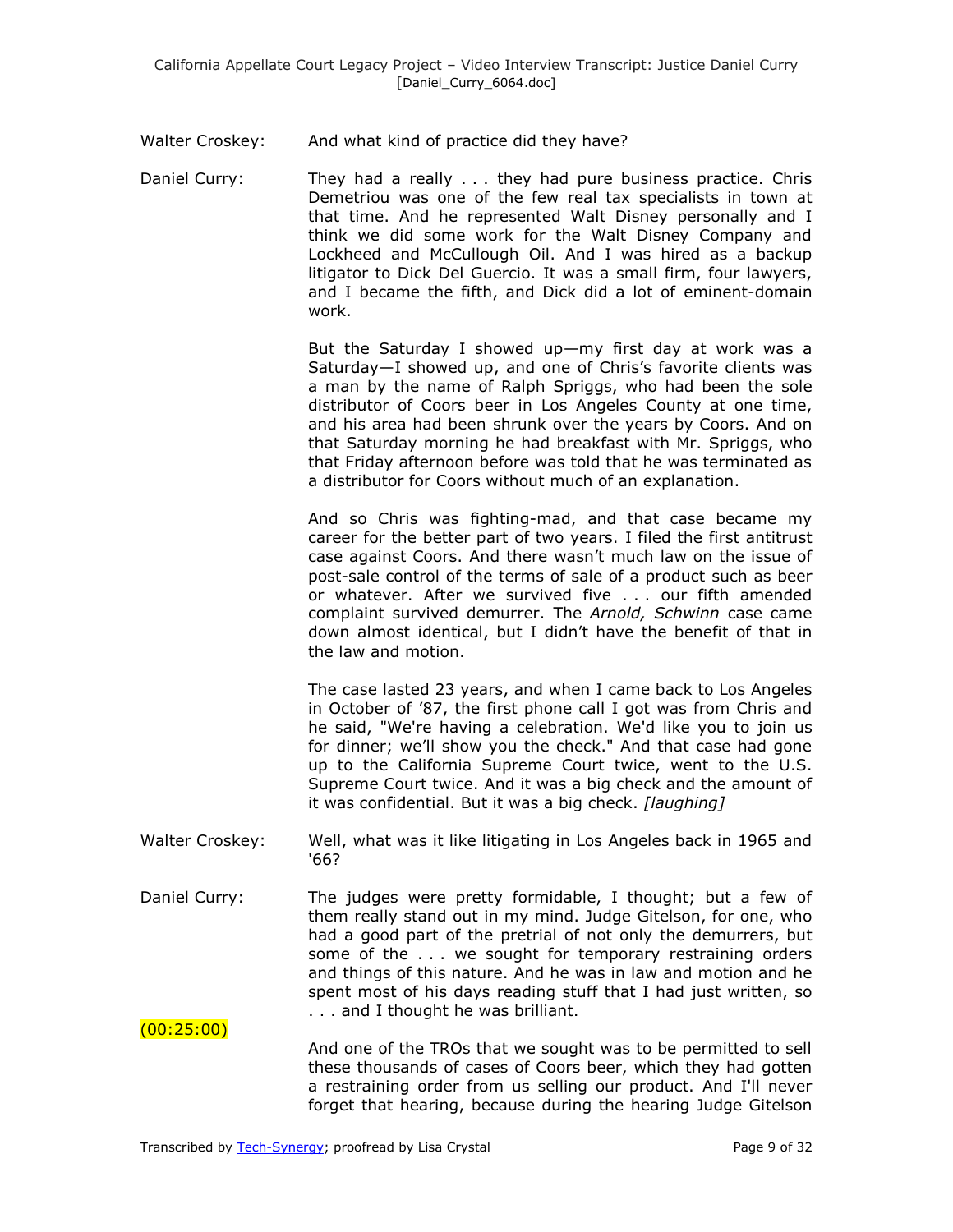said, like, "Well, you know, this morning in the *L.A. Times* . . ." I said, "This is perishable product. If we don't sell it, it's going to be useless. My client has millions of dollars wrapped up in this product; he ought to at least be able to empty his warehouse."

And Gitelson loved a little joke and to tweak me a little bit, and he said, ―You know, this morning in the *Los Angeles Times*, there was a story about raising a Spanish galleon in the Caribbean that had been sunk for over 200 years, and the crew brought up this jug of something. They opened it up and they tasted it, and they said it was beer and it was still good." And he said, "It doesn't sound to me like beer is perishable."

And I thought about it, and I thought, "You know, that doesn't really prove it's not perishable, Your Honor; it just proves that some beer drinkers will drink anything, you know." And so he lifted the TRO. *[laughing]* That was fun.

- Walter Croskey: Well, in 1967 you left the Del Guercio firm.
- Daniel Curry: Yes.
- Walter Croskey: And you went where?
- Daniel Curry: Went to Technicolor. They were looking for a hotshot in antitrust. I never took a course in antitrust; it was just the Coors case. But they had similar problems to the issues that we had dealt with—manufacturer and distributor—because they were selling cameras and home motion-picture equipment, and they were facing a threat in litigation in that area.
- Walter Croskey: Had they been a client of the firm you were working for?
- Daniel Curry: No.

Walter Croskey: How did you happen to get together with them?

- Daniel Curry: Tom Flattery, who was the corporate counsel. And he was looking around town and not . . . I can't say all avenues pointed to me, but a couple of them did; and so it was an amazing . . . I never even considered, you know, going inside as a lawyer; I always thought I was going to be a litigator. And over that period of time that I was inside I always did retain an interest in litigation, because I thought that's where I could manage costs and expenses best.
- Walter Croskey: How do you compare the two types of practice—of being inhouse counsel and doing what you were doing and managing the corporation's litigation and other problems and being out there going to court yourself every day?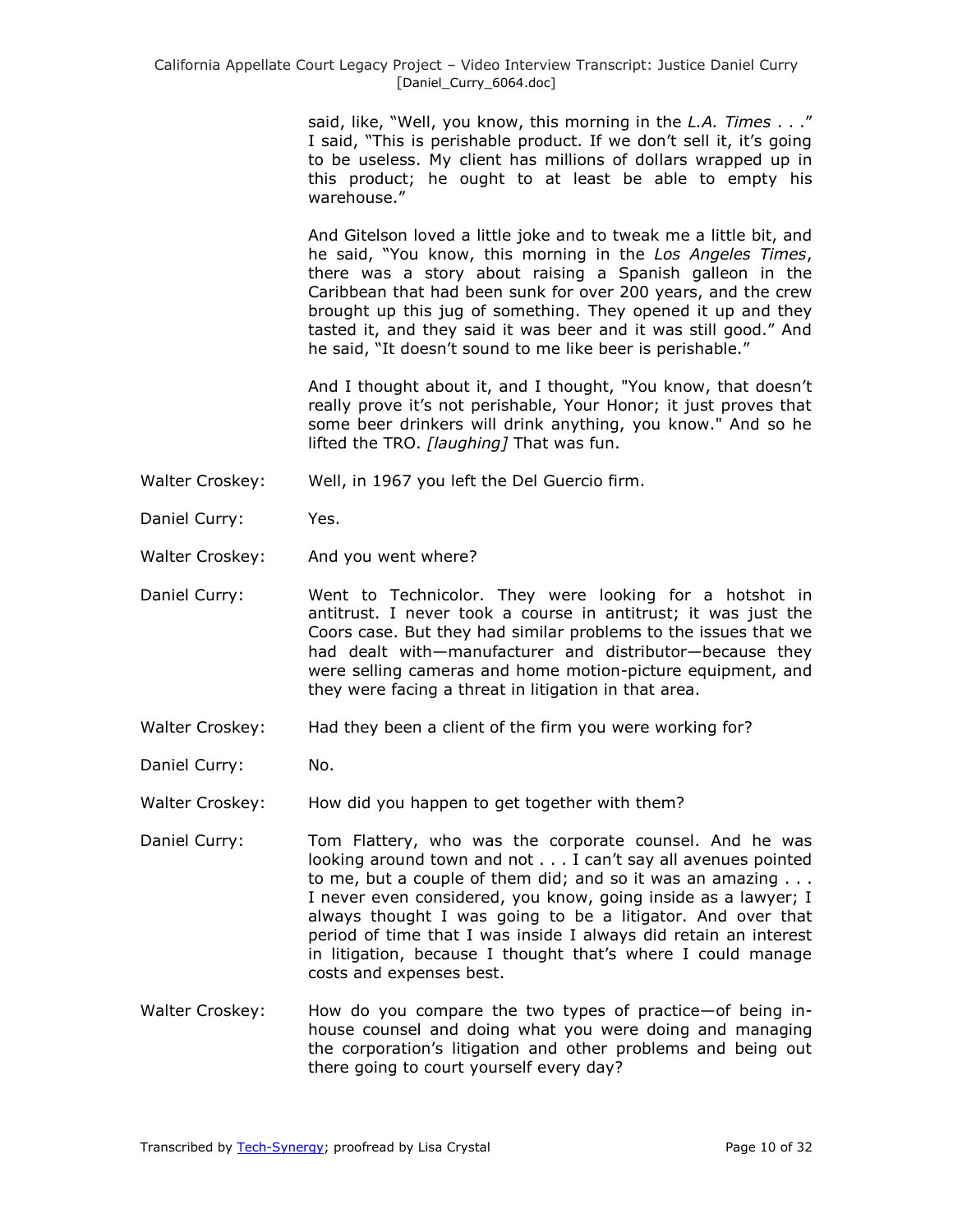Daniel Curry: Well, my sense of it is that a litigator has a file, or 200 files, and that the litigator sees those through. When you are at least a senior person in a corporate law department, you think you know what you're going to do when you're on your way to work; but it's very much like the emergency room in a hospital. You have something to do, and all of a sudden you get a phone call from a senior officer, somebody in the field: "The FBI is here. They want to take all of our files and folders out of our office in East Podunk, New Jersey, or Nebraska"—we never went as far as New Jersey, Amfac—and "what do we do?"

> So you ask him to put the FBI agent on, and you say, "Sir, do you have a search warrant?" And meanwhile you're whipping up your secretary to call a lawyer in town to get over there, wherever—and we had lawyers all over the country—and to deal with this and don't let them move anything until we have at least an idea of what it is they're taking out and a copy of it, because they could close down the business if they took out all your accounts receivable.

- Walter Croskey: It sounds like you kind of enjoyed having that position in the corporate field.
- Daniel Curry: At first; after a while, it gets old. *[laughing]*
- Walter Croskey: Well, you stayed with Technicolor about three years, two or three.
- Daniel Curry: Three years. And there was a proxy fight for Technicolor and management lost it, and so I started putting out the feelers for . . . to go somewhere else. As it turned out, the new owners wanted me to stay on; but there was just too much blood on the walls. I just, you know, I couldn't step over the body of, you know, Tom Flattery, who I really highly respect and like still as a good friend, to take his job—I just couldn't do that.

And some friends in law firms that I dealt with recommended me to this firm Amfac, which had a brand-new management team in Hawaii and eventually became the largest company in Hawaii. And they were looking around for a lawyer who was young enough to withstand the rigors of travel, because they had a great many businesses on the West Coast, as well as in Hawaii. And that was a really dream job. It was very—

Walter Croskey: And you went out there, you moved your family to Honolulu?

Daniel Curry: Yeah.

- Walter Croskey: Okay. And that was, what, about 1970?
- Daniel Curry: It was 1970; I was 33. That would have been a job that I would have been delighted to get in Los Angeles when I was 53. And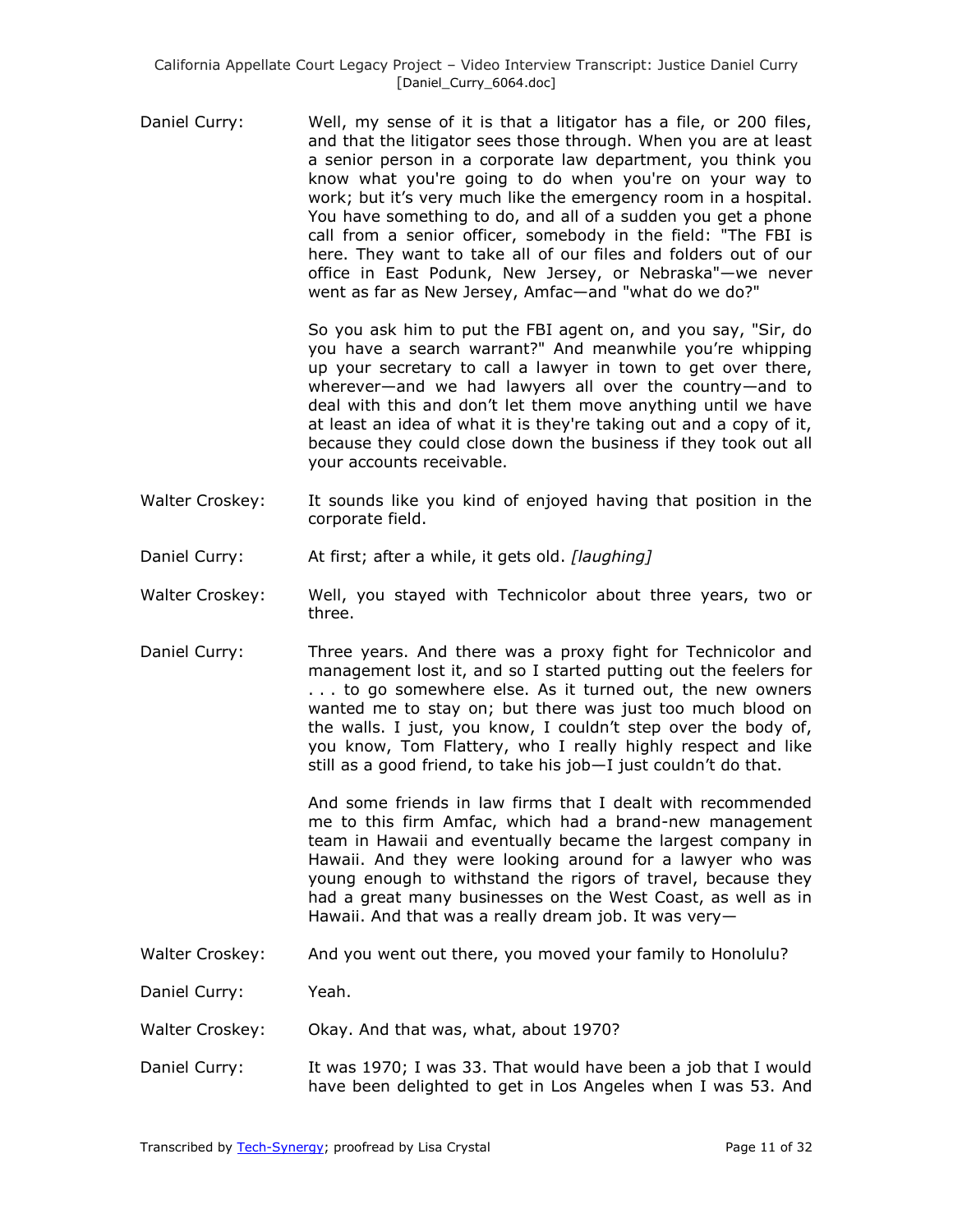California Appellate Court Legacy Project – Video Interview Transcript: Justice Daniel Curry [Daniel\_Curry\_6064.doc]

> so I was on the ground floor. This company had \$400 million in revenues and just a really dynamic team of wonderful people.

- Walter Croskey: By then how many children did you have?
- Daniel Curry: Five and three-quarters. *[laughing]* Our baby was born in Hawaii.
- Walter Croskey: All right. And you stayed with that company for 17 years.
- Daniel Curry: Yes.
- Walter Croskey: Tell us a little bit about what you did there that you remember.
- Daniel Curry: Well, Amfac grew. When I left, it had almost \$4 billion in revenues, and that's quite a growth from \$400 million; say, a growth maybe of 10 times, a profitability probably of 20 times. It was the developer of Kaanapali Beach on Maui, the developer of, joint developer of, Silverado Inn and Country Club in Napa Valley, Canyon Sands in Palm Springs. It owned the largest retail store in Hawaii, Liberty House. It was massively involved in distribution. And that's where I had to fit, because I had already been doing some acquisitions when I was at Technicolor; and the distribution case of Coors, the distribution cases of Technicolor fitted me to deal with those kinds of issues.

So besides being the corporate secretary at the outset, I was really the general counsel of the distribution group, which became more than half the company; and then by the time I was 35 I was made general counsel of the whole company.

- Walter Croskey: Did you have line responsibilities as well as legal?
- Daniel Curry: Towards the end; and I'd had some at Technicolor, usually the result of a catastrophic health problem for somebody. And so if you're their lawyer, you have an idea of what they would do under certain circumstances, some of the issues and problems that they were facing. And I had taken over three divisions at Technicolor when the executive vice-president of operations had a heart attack until he returned to work, and I enjoyed that. And towards the end at Technicolor, I took over mainland real-estate operations. They were trying to wind those down. Most of their problems were legal anyway. And they had properties in Arizona; they had a San Bruno Mountain project that they had started out as a joint venture with McKesson, Foremost-McKesson, right outside the San Francisco Airport. And we were trying to get out of that—we did—and some other things.

But mainly I was a lawyer, and because we had such a lot of desirable land and were a little cash-poor, we were always a takeover target; so I dealt in attempting to make a hostile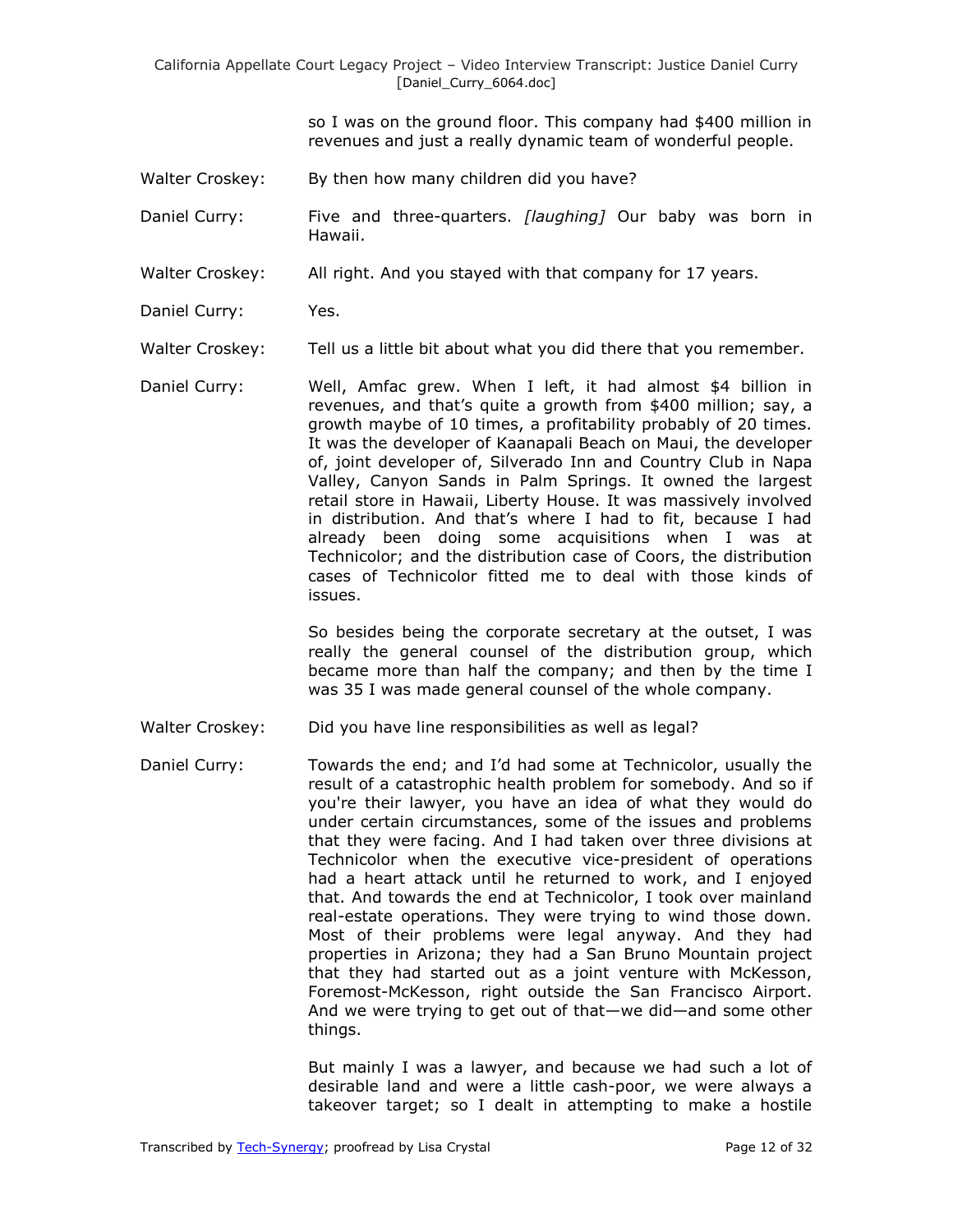takeover difficult for somebody. And in that regard, along with my friend Mario Roberti, who you've met, and others in Hawaii, we redrafted those statutes in Hawaii; and that was a lot of fun to do.

- Walter Croskey: And you probably had the influence to get some of those things passed.
- Daniel Curry: Well, it was funny, because the State Bar had been trying to get some of these reforms. Some of the statutes of Hawaii were pretty archaic. They required every member of the board of directors to be a permanent resident of Hawaii, for example. All the meetings had to be in Hawaii. Well, for a New York stockexchange company, that really tied your hands, because often you wanted to have the board meet in the places where you had large operations and to meet the management of those large operations. So that change was put through, and others; telephone meetings were permitted.

### $(00:35:10)$

And we started tracking mostly the reforms that came through the Delaware Code, but not completely; California provided us with some help to give corporate directors the right to rely upon advice received from experts, even though that advice may be wrong, from both accounting, legal, financial experts and not to be, in effect, pure fiduciaries acting at their peril, things like that.

- Walter Croskey: Okay. In '87, you left Amfac.
- Daniel Curry: Uh-huh.
- Walter Croskey: How did that happen?
- Daniel Curry: Well, I have to choose my words carefully because they're being recorded, but I didn't care much for the replacement of a man that I had followed for 17 years. I didn't have much respect for him, and I felt that he should pick his own lawyer.

And so I went out on the marketplace and just about . . . I was about ready to accept a job in San Francisco when I got a phone call out of the blue from a headhunter that started out, "How would you like to be the general counsel of the Times Mirror Company?"

- Walter Croskey: How did you react to that?
- Daniel Curry: I said, "Well, are you aware that I worked my way through college and law school there?" There was silence on the other end. The next question is, "Do you know Otis Chandler?" I said, "Why don't you ask Otis?"
- Walter Croskey: And did they? *[laughing]*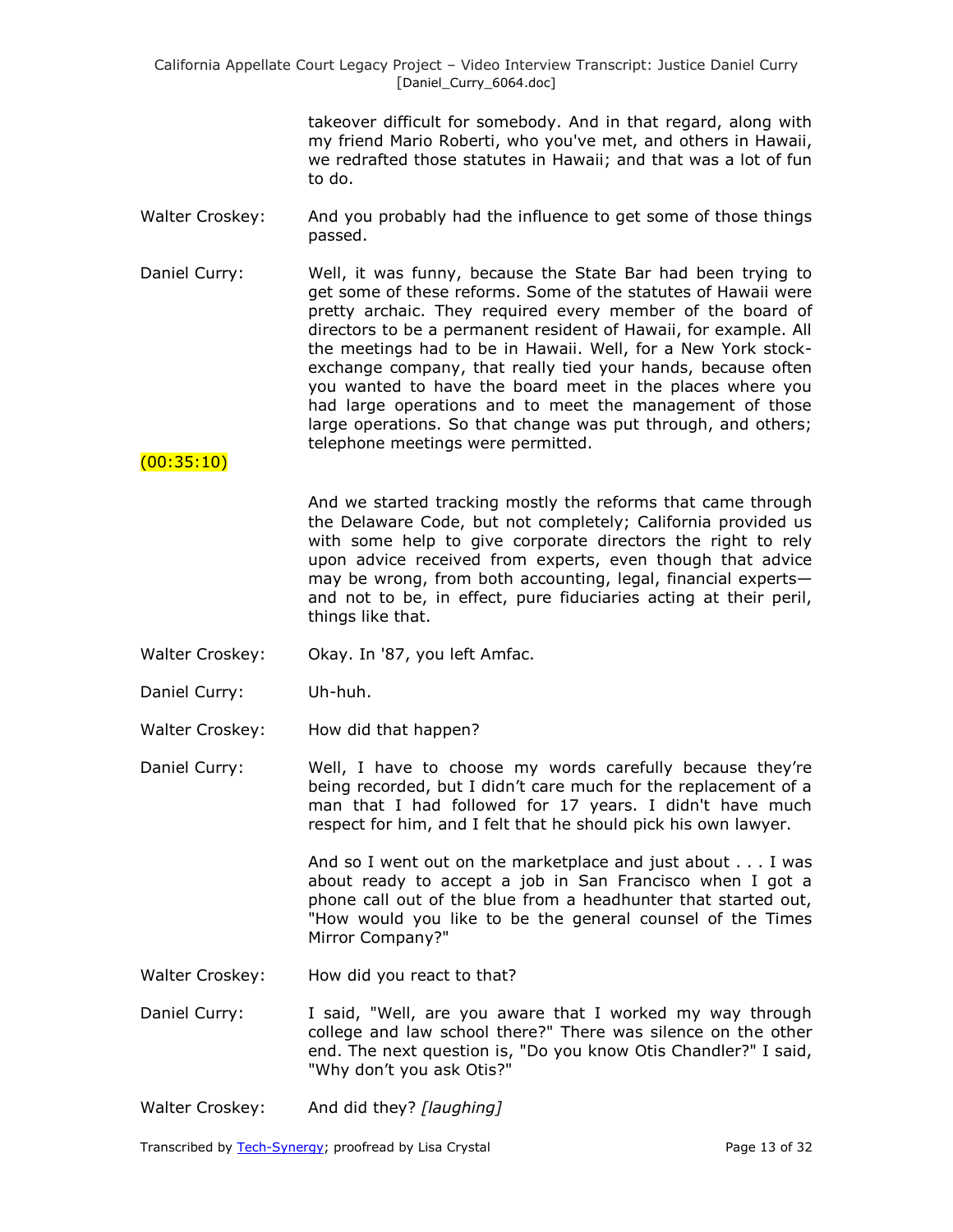- Daniel Curry: They did, and I met the CEO. I couldn't get down to L.A.; the CEO of the company flew up to San Francisco and we had dinner, and I went through their process and met all the members of the management team. I met many members of the board of directors. Two weeks later, I was in L.A.
- Walter Croskey: I take it they offered you a job.
- Daniel Curry: They did. My first day was the day of the Whittier Narrows earthquake, which substantially damaged corporate headquarters at the *Times*. Fortunately, I was in the building. It was 7:15, so that sort of impressed somebody, you know, and met most of my lawyers out in the park where the old State Building was where the emergency evacuation called for everybody to meet before they went home. And that was an exciting start.
- Walter Croskey: Were there many people other than Otis Chandler that were still there with the *Times* that you knew from your previous employment?
- Daniel Curry: Not many; there were a couple. One man who was soon to retire as the circulation director of the *Times* I knew. And when I got out of the Air Force, the job that he took as assistant circulation director was offered to me and I said I wanted to practice law; but the then-inside lawyer did not want to expand his office, so I went out to practice law in El Monte and so forth. But he remembered me, because when I turned that job down, he got the job and then he became circulation director, which was a very responsible position at the *L.A. Times*; he was vicepresident of the company.
- Walter Croskey: And how was your experience at the *Times* different than your other corporate experiences?
- Daniel Curry: The *Times* was organized remarkably like Amfac. I was in many businesses. We in Los Angeles seemed to think that the *Los Angeles Times* is all of Times Mirror; but, in fact, it was about a third of Times Mirror. There are six newspapers on the East Coast. Matthew Bender was owned by the *Times* at the time. It was maybe the ninth largest cable-TV company. They had six television stations, and it was a myriad of other publishing fields.

Jeppesen Sanderson has about 90 percent of the market for aircraft navigation materials, including discs like you put into your navigation system in your car; they have been using those in airplanes for a long time. They are all generated by Jeppesen Sanderson. All the charts all over the world, they do. And all these little loose-ring folders that you see pilots carrying aboard an airplane, those are all printed by Jeppesen Sanderson.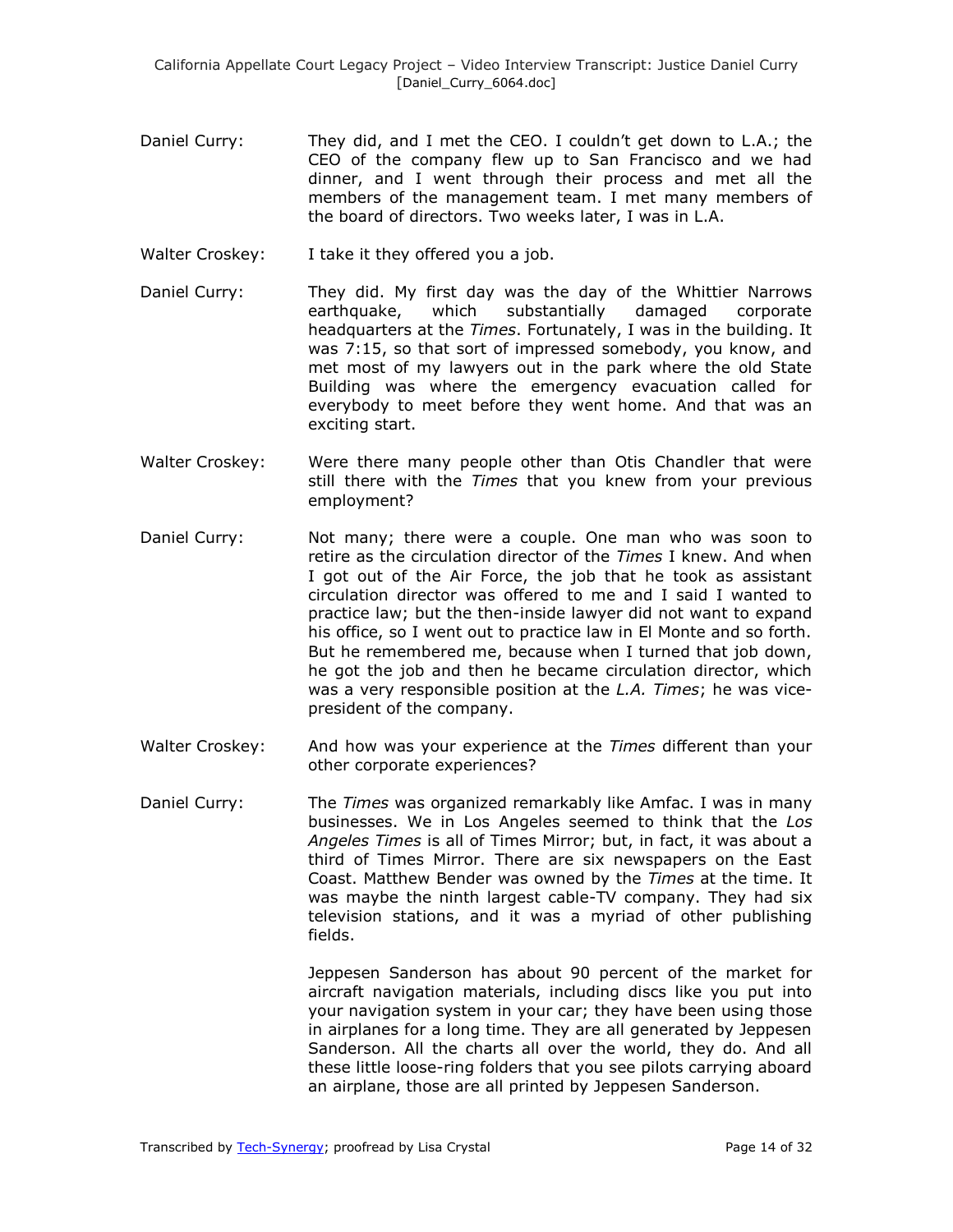They had the medical equivalent of Matthew Bender in Mosby-Year Book. They published something like 19 major magazines: *Field & Stream, Sail*, some of the better-known magazines.

So it was pretty widespread, and it was organized in about the same number of operating groups that Amfac had. And the operating-group chairman had the same direct responsibilities for that and acted pretty autonomously, subject to economic and financial controls, legal controls, from the courtroom.

- Walter Croskey: What do you remember doing mainly as their lawyer? What were some of your big challenges, some of your big problems?
- Daniel Curry: Well, I got a phone call from the chairman, Bob Erburu, when I was in the office after the Whittier Narrows earthquake. He was in Paris and he said that ‗We've just reached an agreement to buy \$250 million worth of magazines, and the man who is leading that charge, the family is very disturbed by the earthquake and wants to return to Los Angeles to deal with that crisis. Can you take his place?" And I said, "Sure." And he said, "When can you be in New York?" I said, "I'll be there tomorrow morning."

And so my first three weeks at the Times Mirror, I lived in a New York hotel on my own credit cards. And we did that acquisition, a couple of the lawyers that worked for me that I'd never met before and . . . But I had done maybe 200 acquisitions in Amfac over 17 years, very comfortable doing it. And so that was one of them.

When the chairman of Times Mirror starting making plans to retire, I had gone through that at Amfac and pretty much had concluded that the new CEO should be able to pick his own lawyer. My baby was just graduating from undergraduate, and I always wanted to be a judge. In fact, I got the call on the federal side about a year after I was in place at Times Mirror, saying, "How about the Central District of California?" And I said, "I have a commitment here. I mean, I can't leave them after just a year." And so the same people that were in Pete Wilson's camp at the time kept my name, I guess, in their book, and so all the stars started to line up in a row. David was graduating from college, Bob was going to retire, and I was turning 55; so they told me my biological clock was ticking.

Walter Croskey: So now you're 55 years old; you were about five years with the *L.A. Times* . . .

Daniel Curry: Yeah.

Walter Croskey: . . . . and you got a chance to go on and become a judge.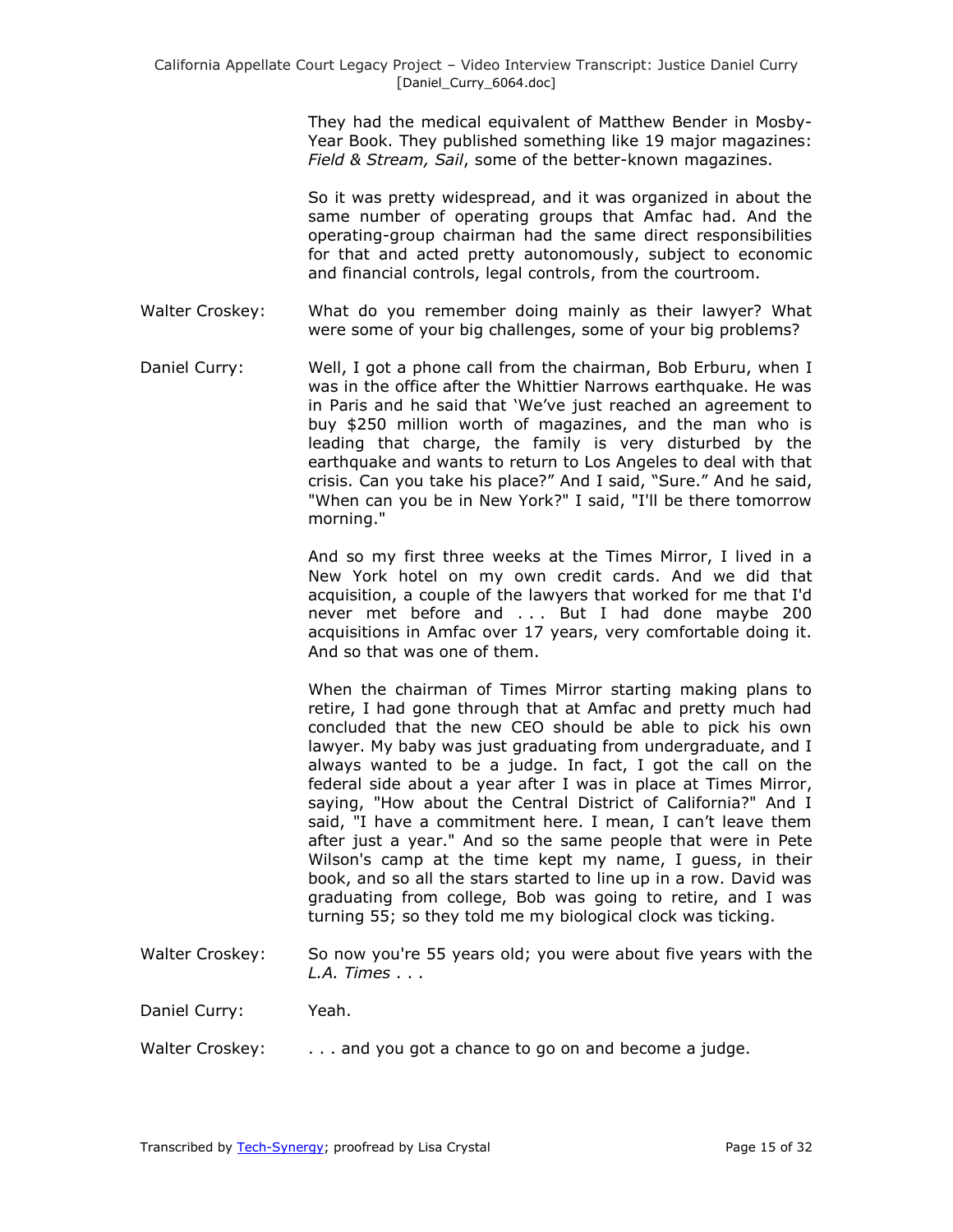California Appellate Court Legacy Project – Video Interview Transcript: Justice Daniel Curry [Daniel\_Curry\_6064.doc]

- Daniel Curry: And I think I served a reasonable amount of time at the *Times*, and I think they did, too. We parted friends; we're still on good terms, and—
- Walter Croskey: And so you were appointed by Pete Wilson.
- Daniel Curry: Pete Wilson, in my view the greatest Governor in the history of California. *[laughing]*
- Walter Croskey: *[Laughing]* What was your first assignment?
- Daniel Curry: Criminal Courts Building.
- Walter Croskey: All right. What did you do there and how long did you stay?
- Daniel Curry: As a trial judge, a direct calendar judge—and in one of the biographical sketches that I was provided to prepare for this, it said I was there six months—my memory is, I was there nine.

And so I walked in there, and Lance Ito and Jim Bascue and Fred Lower said, "What do you know about criminal law?" And I said, "Well, in the Air Force I tried 300 contested criminal and quasi-criminal cases, most of whom would be classifiable as felonies. I don't know the Penal Code, but I know the concepts." And so Fred Lower put together—really along with others, Bascue, Jackie Connor—put together a three-day training session. And I was paired with others, including Mike Tynan. If I had a question, I could go—they'd come off the bench—ask them the question. And it was the most collegial experience that I'd had since I left the Air Force.

- Walter Croskey: What was your impression of trying criminal cases as the judge, as an experience? What was new about it, what was different than you might have expected?
- Daniel Curry: Well, it had been 30 years. But I always used to . . . when we tried a case that an airman who was accused of a crime, you know, several of his friends would be in the audience; there would be several of the victim's supporters in the audience. And the first time that I tried a murder case, to have no one there was a strange sensation—you know, just the prosecutor, his witnesses or her witnesses, and the defense and the jury; but there was nobody sitting out there who cared about either the victim or the defendant. That was strange.

But I did try first five first-degree murder trials in that period of time. I can still remember walking into Lance Ito's chambers he was the assistant supervising judge of criminal—and this thing popped up on my calendar and I said, "Do you think I'm ready for it?" And Lance said, "How many assault cases have you tried?‖ I said I probably had tried 15 or 20 by that time. And he said, "It's just an assault case with one fewer witness." And it just hit me: Why not? He said, "Don't do anything in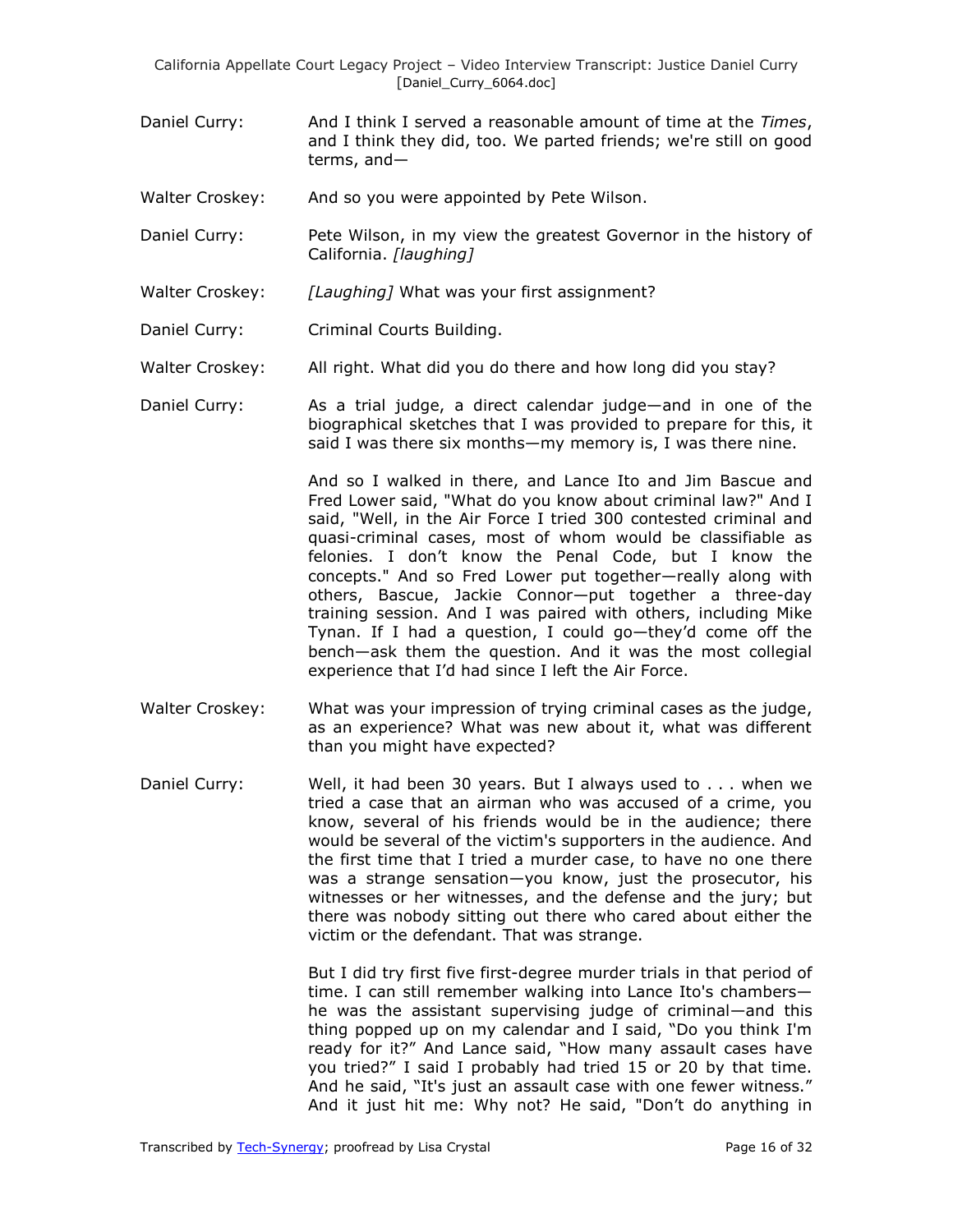chambers, do everything on the record." And that was it; so we went through it, tried it, and it worked.

- Walter Croskey: How long did you stay in the Criminal Courts Building?
- Daniel Curry: Nine . . . I think nine months, and they needed a place to put Paul Gutman, who had been appointed about that time, and they were in short supply of corporate lawyers or civil lawyers. They asked me to go to CCW, which was out in Lafayette Park, and to try long-cause matters. But I think by that time Bob Mallano was PJ, and so he started sending me some business cases where the trial court thought that it would bog them down in fast track. And so I had I think mostly commercial business litigation and cases that were bouncing on the fiveyear mark that were in districts where there was no fast track yet. So that was . . . I was there about six months.
- Walter Croskey: And were those mainly jury trials or bench trials?
- Daniel Curry: Yeah, all jury, all jury trial. I had a few bench trials in the Criminal Courts Building. My first trial was a business case; it was . . . These two characters were selling blue-sky securities. They went through old people's homes and just wiped each of these people out, \$300,000 or \$400,000 of their life savings, selling worthless stock. And it was a retrial; it had been a hung jury. And so we tried it. It didn't take very long because, as you know, it's a vicarious liability crime: if you start selling stock that's worthless, what you intended isn't really terribly relevant. If you know it's worthless, that's all it takes, you know.
- Walter Croskey: Well, you spent about six to nine months, nine months in criminal and about another six months or so out at CCW.
- Daniel Curry: CCW, and then I went-
- Walter Croskey: How did you compare the two? Which was more interesting for you to try?
- Daniel Curry: Oh, criminal was; CCW was really quiet. And if a case was sent to you, often a five-year case had not seen a settlement judge; and if you settled that case they couldn't send you another one that day, and so you were left cooling your heels. So I asked Judge Mallano if I could stack some cases, because about every third case that I saw wasn't ready for trial; every third case was ripe for settlement. And the third case was ready for trial so that you settled one; sent one out to put together trial briefs, their motions in limine; and then you tried the third case. And that speeded it up a little bit, but it still was just deadly quiet. You could fire a cannon off in those hallways and not hit anything.

(00:50:32)

So then I went into fast track in January of '94, and then there was action.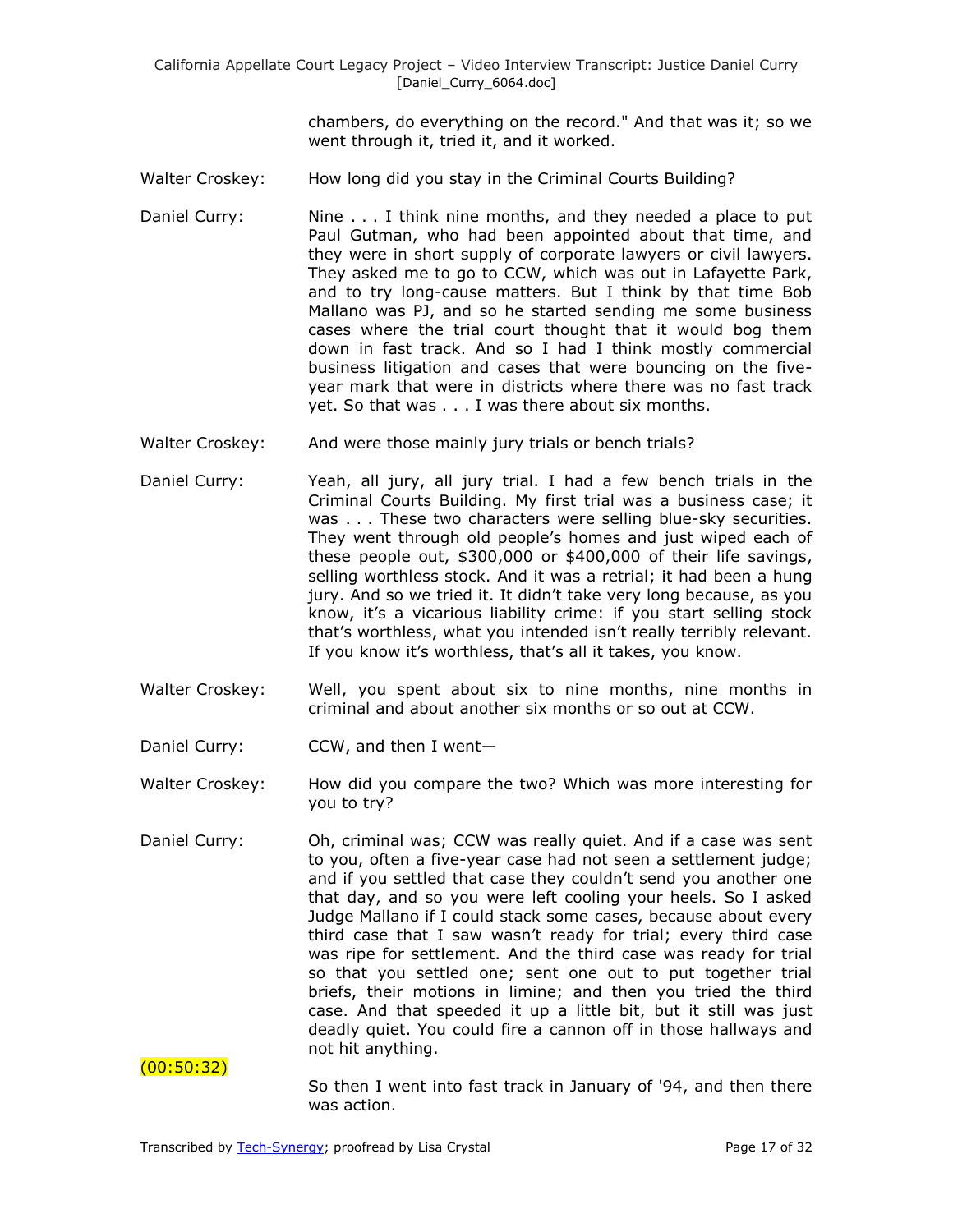- Walter Croskey: And was that down in what is now the Moss courthouse?
- Daniel Curry: Yes.
- Walter Croskey: And how long did you stay there? Was that-
- Daniel Curry: Yeah, I was there four years.
- Walter Croskey: How did you like that?
- Daniel Curry: It was pretty good.

Walter Croskey: That's where you had your own calendar.

- Daniel Curry: I had my own calendar. I remember I inherited 1,100 cases in the inventory, and when I went to Santa Monica to law and motion, I think I had it down to about very low 300s, high 200s.
- Walter Croskey: All right. How long were you there at the Moss courthouse before you went to Santa Monica?
- Daniel Curry: Four years.
- Walter Croskey: And how did you get it down, those cases down, so quick, so far?
- Daniel Curry: You turned every status conference into a settlement conference that you could. And then if you got particularly too caught up in it, then you tried the case with your buddy court sent that case to the buddy court for trial. But many of these cases were being overlitigated. Some of these cases were not worth what it was obviously costing them to bring numerous motions, demurrers, and this sort of thing. And so it was a real lesson in human nature, in dealing with human nature.
- Walter Croskey: You went to Santa Monica, and what was your assignment there?
- Daniel Curry: Law and motion; civil law and motion.
- Walter Croskey: And why did you go out there? Is that something you desired to do, was it closer to your home, or were you just tired of driving down to Los Angeles?
- Daniel Curry: A lot of that. I thought it was going to be an easier commute. I had been out for the Court of Appeal for a couple of years, and I thought, very little chance of that. And I thought Santa Monica would be a nice break from fast track, because fast track was pretty intense in those days—I guess it is, yeah. And I thought, well, if it wasn't what I thought it was, I could always come back downtown after a couple of years of law and motion.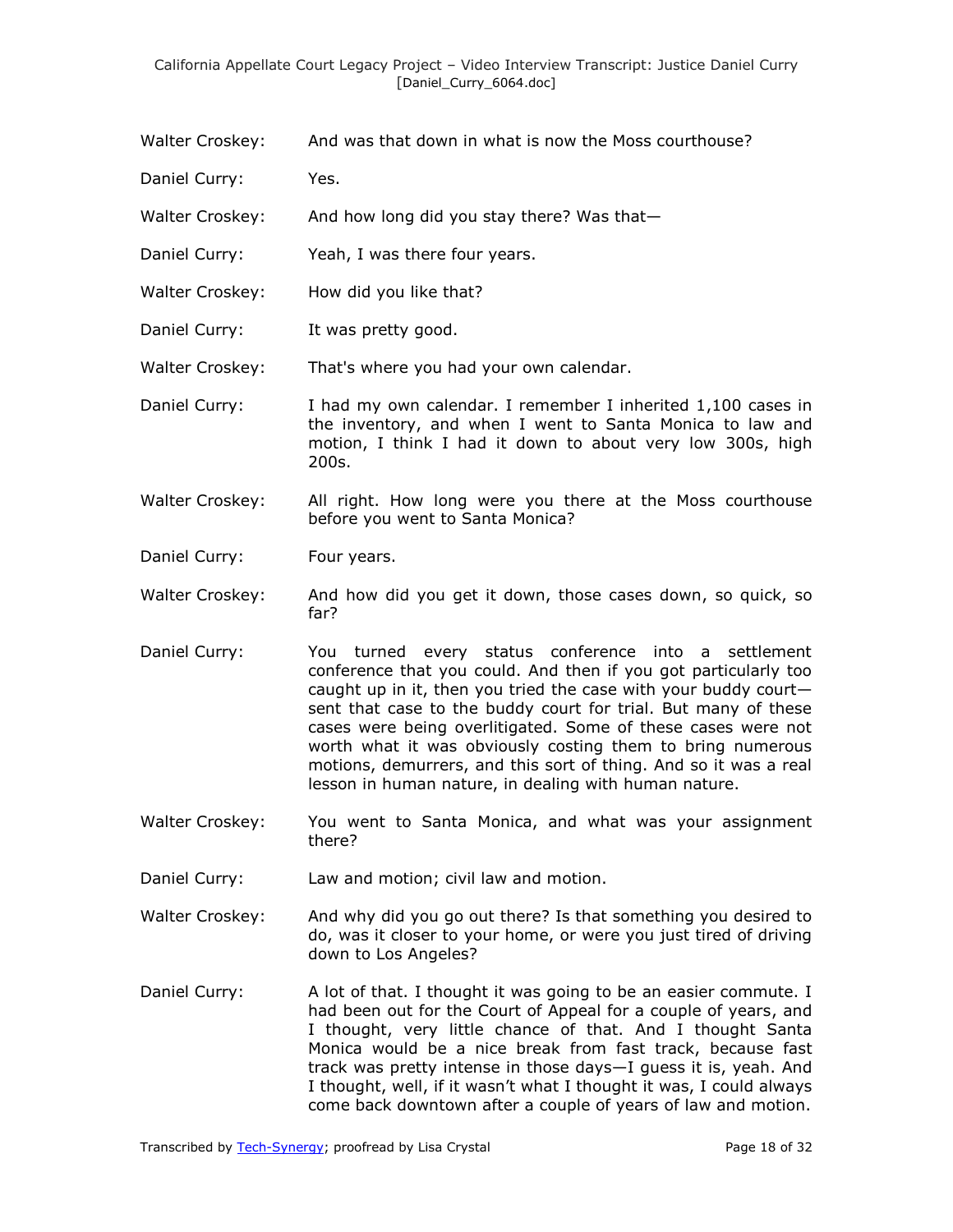And I was there just a year, and Stan Weisberg filled another vacancy. And the practice of Santa Monica was, a civil judge took over law and motion; and just about the time that occurred, I got a phone call from John Davies.

- Walter Croskey: Well, that just didn't happen; you had to apply for that, I'll bet.
- Daniel Curry: I did.
- Walter Croskey: And when did you do that?
- Daniel Curry: When a certain mentor suggested that it was about time. And so I had applied and it was out, like, two years, and there were . . . Just after my application all the vacancies were filled, and there weren't any vacancies. So it just, I thought, wasn't to be.
- Walter Croskey: Have you ever had an opportunity to serve on the Court of Appeal on a pro-tem status?
- Daniel Curry: No. I was under the impression that anybody who was an active candidate was not supposed to do that, and that impression may or may not have been accurate. But, no, I had not.
- Walter Croskey: What I was wanting to get at was, why did you decide to apply for the Court of Appeal? Other than it being suggested by somebody else, is it something you thought you'd like to do?
- Daniel Curry: Oh, yeah, you know, because in fast track you did your own law and motion, and certainly in the direct calendar court in crim you did your own law and motion. And then law and motion in Santa Monica was pretty intense, and the nature and the size of the cases in Santa Monica were about the equivalent of the downtown cases; that may not be true in some of the other districts, but you had some major cases. And so it took legal scholarship. Although it didn't require a lot of writing, it required a lot of reading. There were maybe 40-some matters a day four days a week that were on calendar, and there were some really novel issues that came up during that period of time.

And so I really liked the law. I really liked the sensation of picking up a problem that had maybe 100 issues, 10 of which were mind-boggling, and working your way through it. You didn't have the time that we have here, and so that contributes to mistakes. Sometimes those mistakes were not substantive; but you never looked back, you didn't have time to look back because there were 40 more staring you in the face for tomorrow.

(00:56:08)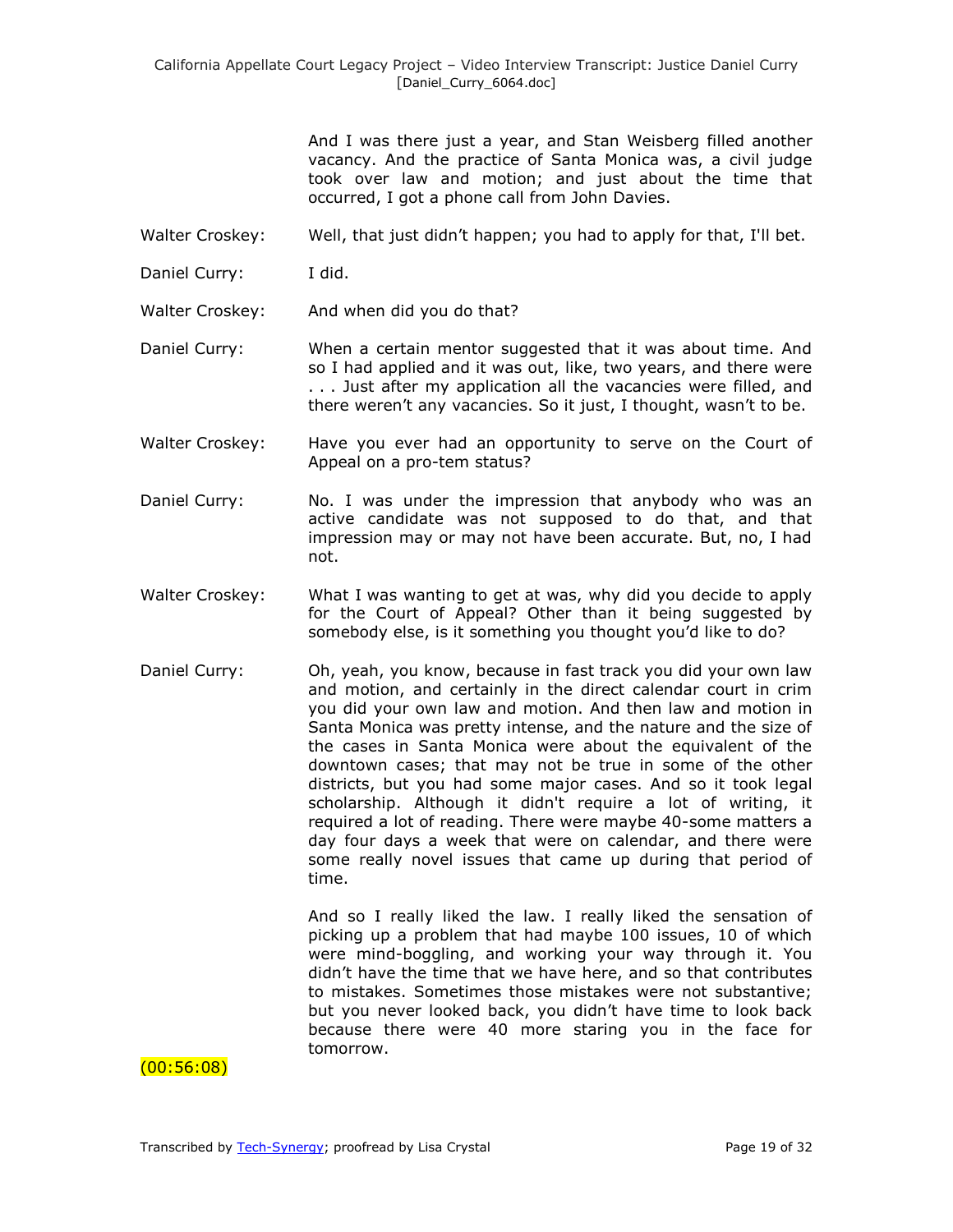- Walter Croskey: Looking back just on your trial-court experience, do you remember any particular case or cases that stand out as things that you'll remember and like to share with us?
- Daniel Curry: One was up until that time, I believe, the largest civil case filed in United States history anywhere. Texaco had filed suit against about 122 insurers to get reimbursement for its exposure for toxic tort cleanup at 2,700 sites throughout the United States. And 122 insurers were involved, because many of them insured companies that Texaco had acquired, smaller oil companies that were purchased over the last 40 or 50 years.

And Owen Kwong had the case just before me and mentioned something about the fact that this case probably shouldn't be in fast track because it was so immense. The first status conference was held in an auditorium, and there were about 300 lawyers present. And they had liaison counsel—some of the best lawyers I've ever seen in my life were there—and they started out by telling me that discovery had already produced a billion pages of documents and that they had joined together, the defense and the plaintiffs, to hire computer experts who designed a program just to deal with discovery, the identification of it and how it was going to be handled.

They had hired some other experts vis-à-vis the science involved in the cleanup and whatever. And when I told them my misgivings was that I shared one research attorney—then Fred Lower, who was my buddy core—I didn't have the resources to look at the pending 40-some cases, motions dealing with choice of law; and that I expected that there were probably an equal number of motions for summary judgment lurking in the background. So they conferred, and they came up with and they funded a position, a research-attorney position just dedicated to that case. And so they had a neutral paying agent who paid these people, the computer people, the accounting or the scientific people. And so they made arrangements through the presiding judge's office that we could hire . . . the research attorney would not be an employee of the court, but would be paid by this neutral paying agent.

So I had an intern or extern, an unpaid extern, a very bright woman who was going to Southwestern, and she was interested in the job. And we just put in filing cabinets in my chambers, and that was her domain. And she kept things straight, and we did eventually go through 40-some motions for summary judgment, 40-some choices of law, and whatever else.

# $(00:59:57)$

Walter Croskey: Was this something that you handled when you were at CCW, or was that out at Santa Monica?

(Change of tape; discussion was held off the record.)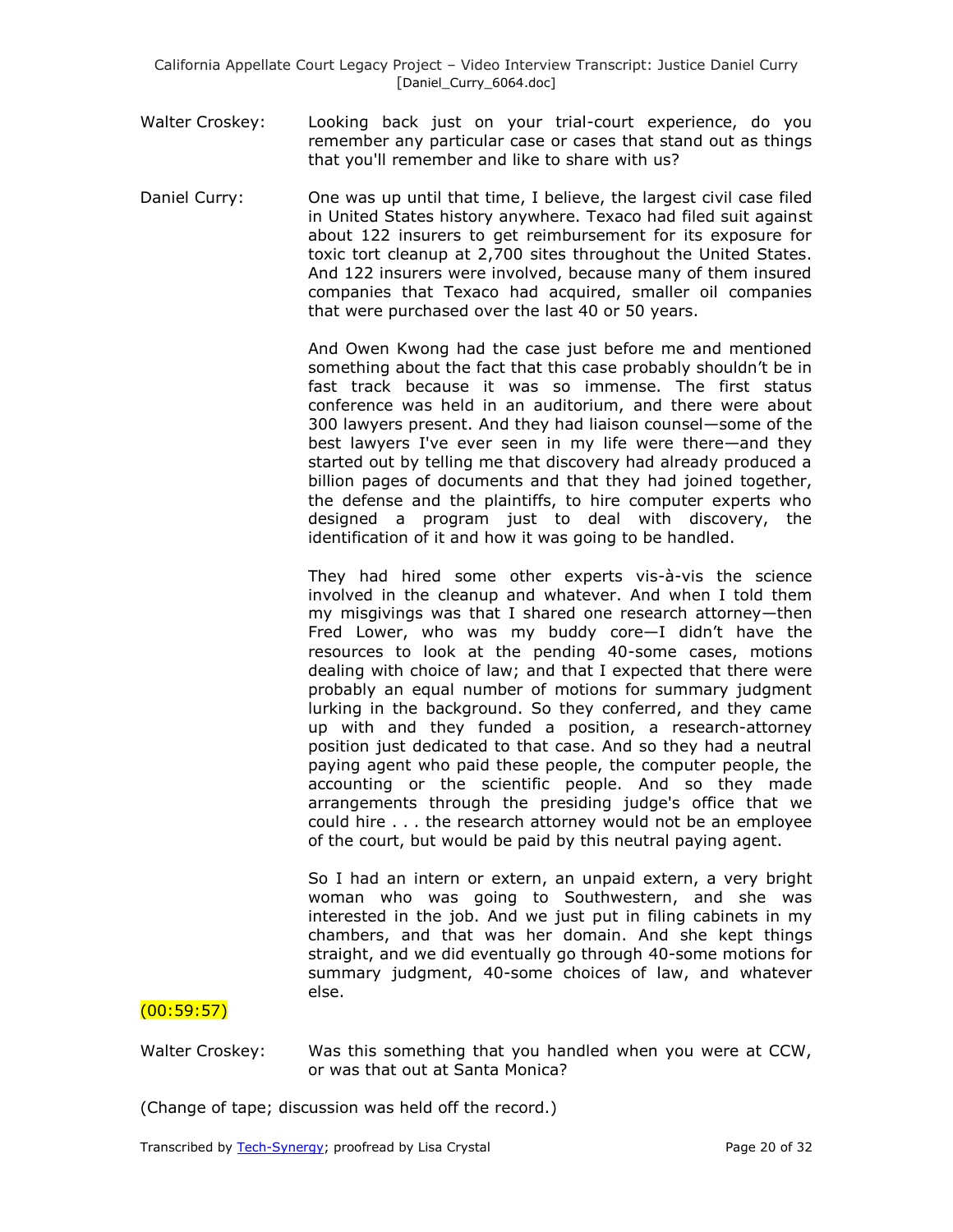- Walter Croskey: Was this something that occurred when you were at CCW, or was it after you were out at Santa Monica?
- Daniel Curry: No, I was at the Moss. This is when I was in fast track, and so held onto the case in fast track, and it was this case that demonstrated to me the resources that are available to the Los Angeles Superior Court. Owen Kwong had some familiarity with the case and volunteered to do settlement conferences. He was in Compton at the time, and then Enrique Romero volunteered. And just about that time, Fred Lower was going to go out to CCW maybe six months hence.

There were initially 16 models of cases—for example, the refinery cases would be one, the storage cases, the leakingtank cases, the sump cases—and those were narrowed down to 9 models, each of which the estimate was would take 18 months to 2 years to try.

And as we worked our way through these motions, it became clear that one of the models was starting to appear ready for trial; and Fred, who had taught a lot of insurance law at Loyola Law School, was somebody that I thought was a natural to take on the first trial of the cases. And we estimated two years would probably be too short because of the number of witnesses, the documents, and that sort of thing. And if anybody was up to the task, it was Fred.

So we had this three-ring circus starting to fold: the settlement conferences, the pretrial motions, and how the decisions were affecting that; and we had an open core. The biggest part of the puzzle was Lloyd's. I mean, they had a big, big percentage of exposure on several different levels, and they wanted to propose to take the judges to London; it would be cheaper than to bring 80 of their numbers to Los Angeles to participate in the settlement conferences. So with the blessing of the presiding judge, Enrique and Owen went to London for a few weeks. By god, they settled—not it all, but they settled a huge number of those cases.

And that's what I mean about the resources of the L.A. Superior Court. Here you have this man second only to the interrogator here today in insurance-law knowledge ready to try the first case, and I felt like I was a member of a team all over again, you know.

And so eventually all of these cases got settled. Not one of them . . . they did tee it up for trial, but the last domino fell over at CCW in Fred Lower's court.

- Walter Croskey: You spent about six years, then, on the trial court.
- Daniel Curry: Yeah.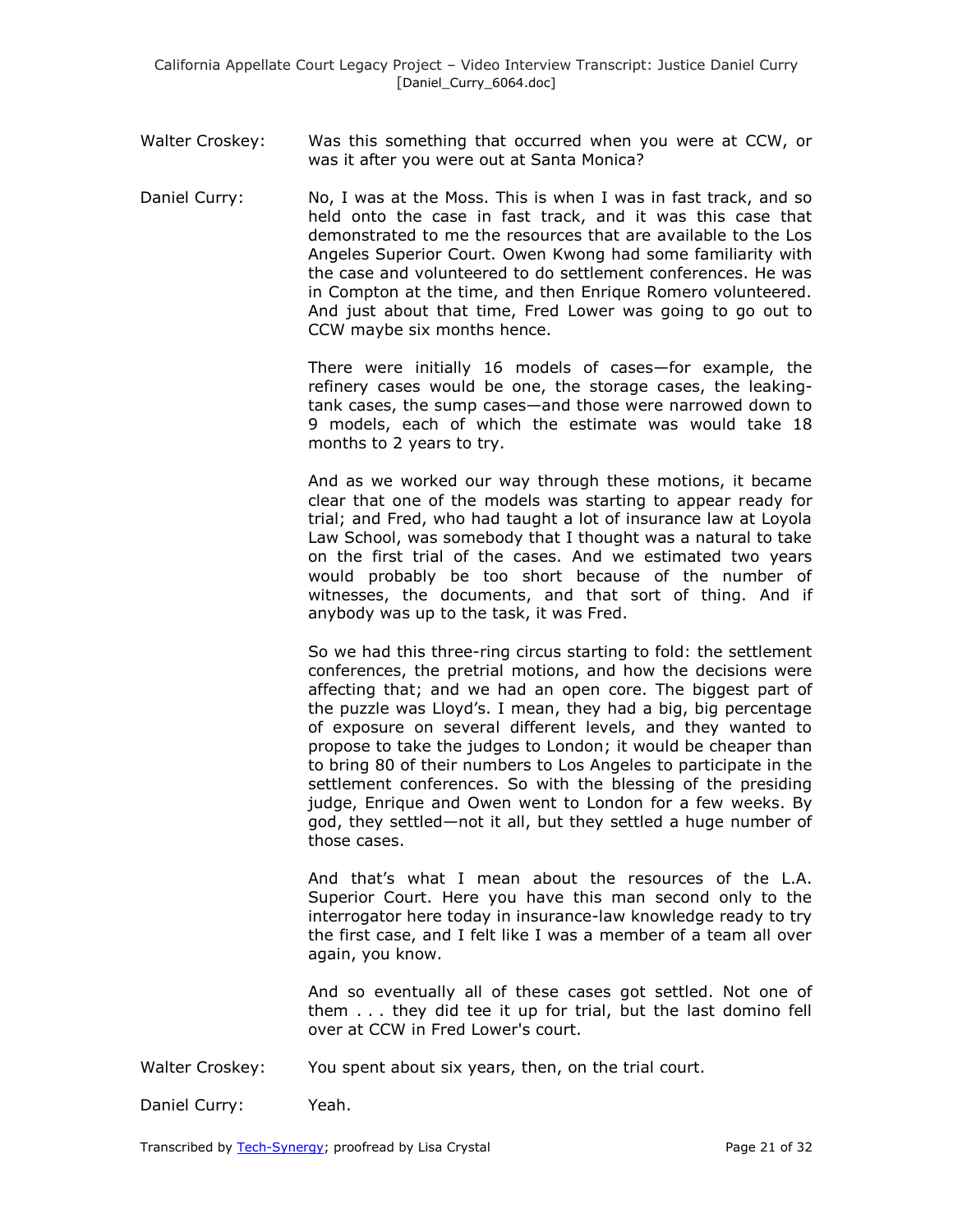- Walter Croskey: And did you, looking back on that now, draw or can you draw any conclusions about what that court does well, what you think they could do to improve the administration of cases there? In your experience as a trial judge, what would you change?
- Daniel Curry: Well, under certain of the presiding judges, there was something sort of loosely referred to as a meritocracy. If somebody was really willing to work, that person could be put, and was qualified to be put, into a demanding slot.

Following consolidation of the municipal court and the superior court, my impression is that seniority has reigned and that it's discouraging to people who really wanted to be superior court judges to think that they're going to be doing effectively municipal court work for a number of years before they get their chance at the big time.

 $(01:05:01)$ And I don't know what they could do. I felt consolidation was not as good an idea as the idea of incenting people on the municipal court by taking advantage of a statute that had been in place that basically allowed the board of supervisors of any county, when there was a vacancy in a municipal court, to make that vacancy a superior court slot—and then have some sort of way that you filled those slots only with qualified municipal court judges so that you had a method of incenting those judges on the municipal court who really wanted to work full time and to take on more and more responsibility to give them hope that they could move ahead.

> I don't know how it could be done now. I think the Los Angeles Superior Court has been my only experience, and I think it's been very fortunate to have the very able men to date who have stepped up and assumed the role, which is not an easy one; and certainly there are qualified women, too, who ought to be given the chance.

- Walter Croskey: Well, in 1998 Governor Wilson appointed you to the Court of Appeal?
- Daniel Curry: Yeah. Nobody was more surprised than I at the time.
- Walter Croskey: Did that just come out of the blue?
- Daniel Curry: It did, actually. I-
- Walter Croskey: Who called you?
- Daniel Curry: John Davies.
- Walter Croskey: That was the appointments secretary?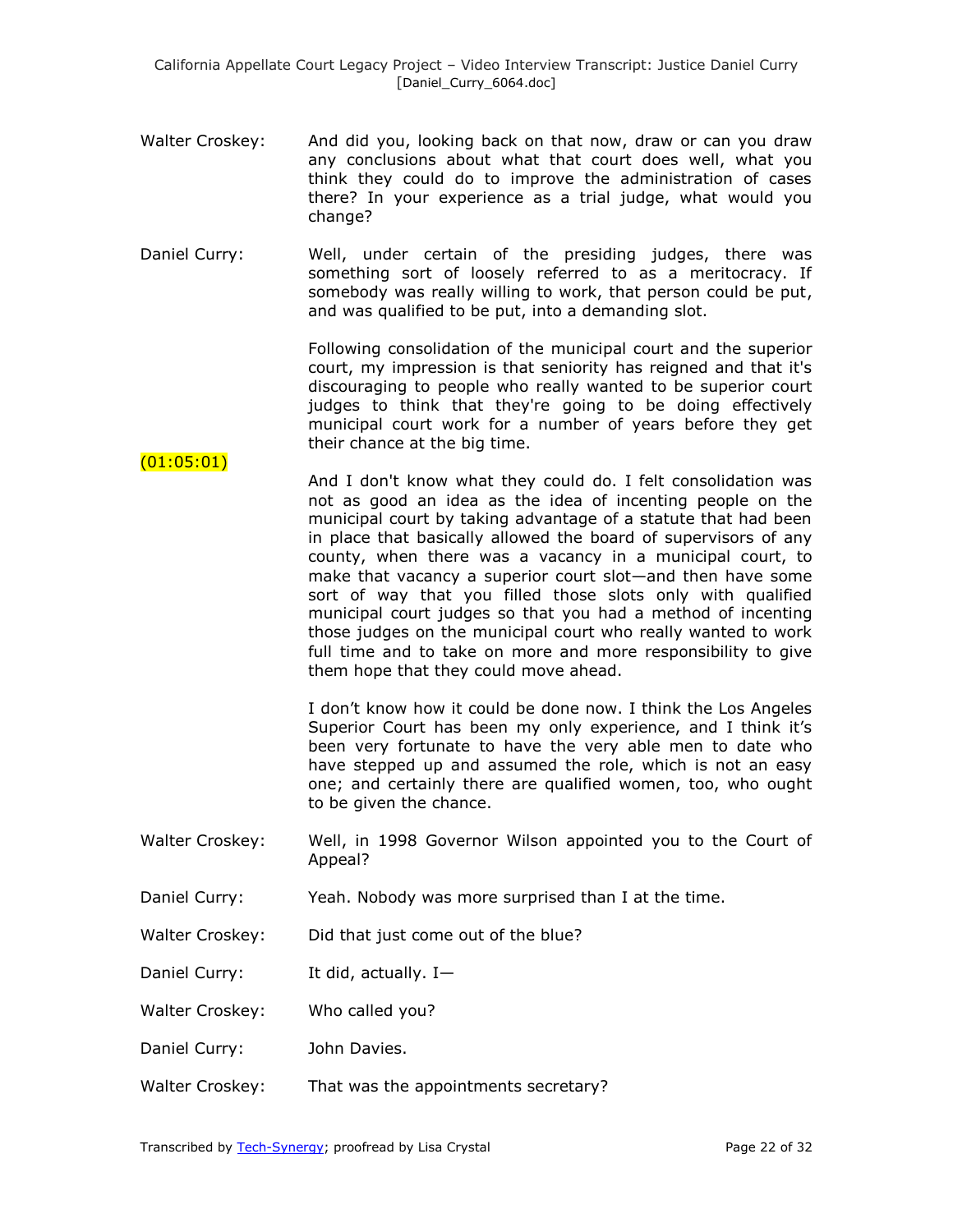Daniel Curry: Yeah. I had interviewed him two years before and met the Governor, but it was not on direct terms with the Governor. But from time to time Mr. Davies would call me about my thoughts about people for slots in the superior court or slots in the Court of Appeal elsewhere; and I think that we understood each other and we had a good rapport. But I had just read about Liz Baron's expected retirement, was sort of surprised by it, and talked to certain people I thought were in the know; and each of them felt that Division Four probably could not replace a woman with a man and that it would probably be somebody younger than I and hoped that, you know, I understood.

> After the second of those phone calls, I had just gotten home, went into the kitchen; the phone rang, and it was John Davies saying, "Well, how would you like to go on the Court of Appeal?"

- Walter Croskey: What did you tell him?
- Daniel Curry: I said, "Can I call you back? Because I have a lot of friends who could be really, seriously teasing me right now." And he said, "Dan, you know you always told me that I looked like Willie Nelson." And I said, "Okay, I believe you," because he does look like Willie Nelson. *[laughing]*
- Walter Croskey: *[Laughing]* And you thought that somebody was putting you on.
- Daniel Curry: Well, I thought it was a possibility, because I hadn't had any glimmer of any, you know—
- Walter Croskey: I take it, then, you were enthused about that opportunity.
- Daniel Curry: Oh, yeah, especially Division Four; no, you know, no slight intended to Division Three, which I think is great also.
- Walter Croskey: Well, tell me about who were the justices on the court when you joined in 1998.
- Daniel Curry: Well, Chuck Vogel was the PJ, and I had met Chuck when I was out in El Monte and we were in the Pomona Valley Bar together; and believe it or not, we were both in sort of an unofficial young-lawyers group that met on Wednesdays for lunch, and there were maybe 20 of us. So I had known him for a while. We weren't social friends, but I had known him and was familiar with his work; and then Norm Epstein, who I had met on many occasions; and Gary Hastings, who I did not know. But I think they were all giants, and it was just a pleasure and a privilege to be with them.
- Walter Croskey: Well, tell us a little bit about your experience on the Court of Appeal—what you enjoyed, what you didn't enjoy, how you went about the decisionmaking process.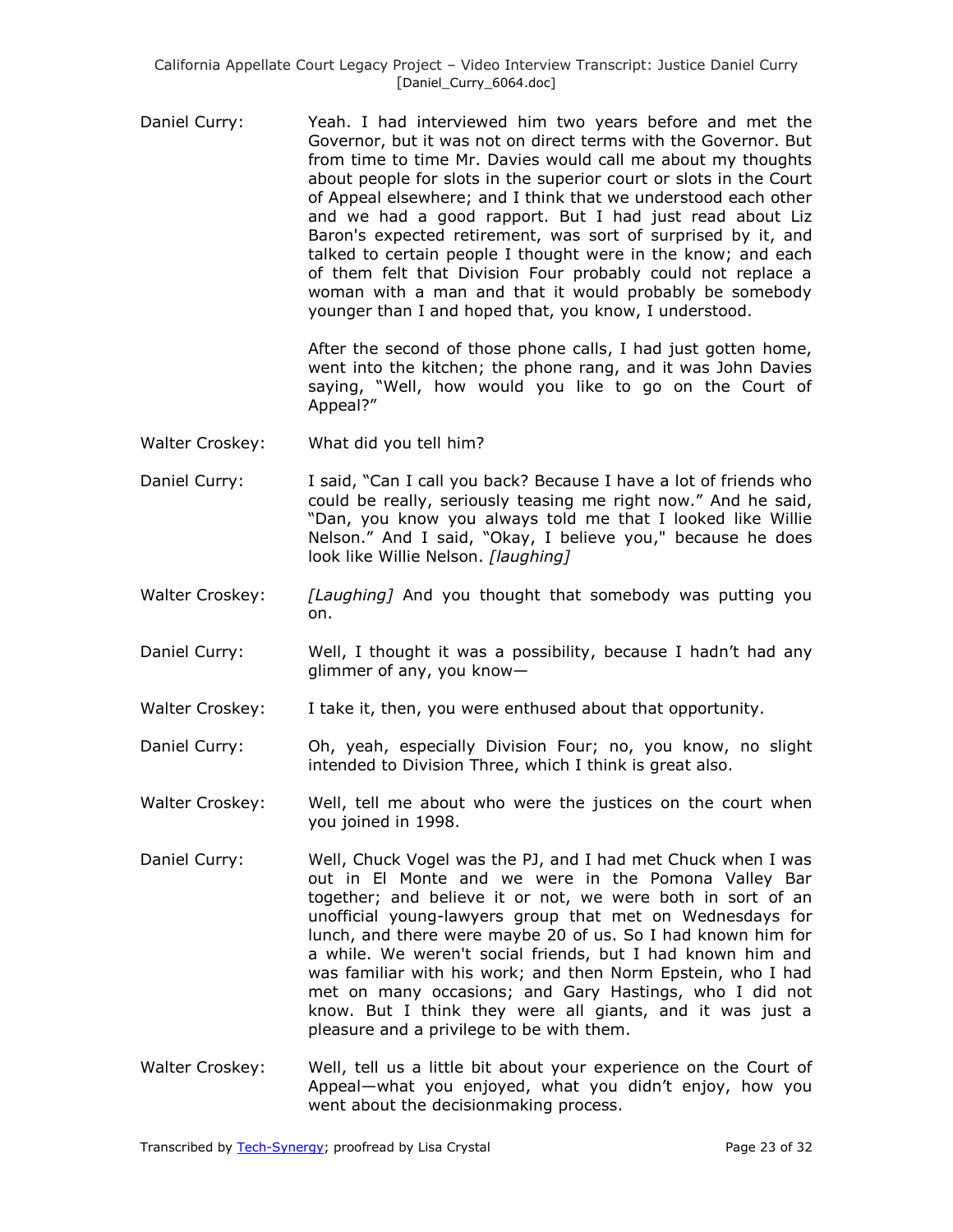Daniel Curry: There wasn't much not to enjoy except when they'd fiddle with the air-conditioning system for political reasons in our chambers and on the bench. I don't mind it too cold, it's just when it's too hot . . . but otherwise it was different. And I hadn't focused on how different the dynamic is when you have to convince at least one other person to follow you through sometimes a torturous path of reasoning in order to get to what you think is the right application of the law.

> The three people that I worked with above all else were outstanding lawyers, and they knew what the law was, and none of us was dedicated to making any social statement. I think we wanted not to try to make new American law unless there was no law there, and on one or two occasions we found that to be the case. One case involved, it was a . . . I believe Chuck Vogel was the lead on it. But we all prepared cases as if they were our own, and many times somebody will cite a case, and I'll say, "That's my case." Well, you better tell Norm Epstein that, because he's the author. But we all made suggestions. We were all very much involved in the brief, and maybe not as much in the record as the draftsman would be; but certainly in the case of a summary judgment, you would go in to see the declarations were filed, sometimes moving papers in the opposition, that sort of thing.

> But in this one case I remember very well, a lawyer had inadvertently sent the other side a privileged document, along with a massive amount of other details. The other side did not tell him that they had received it and participated in using it in prepping a witness, and it became evident to the first side that that somehow had occurred and when they found it out, brought a motion for sanctions. And we felt to a man that the ABA standard speaking directly to that issue where the state Rules of Professional Conduct didn't as clearly address it was a standard that should be followed—and that is, that you should immediately notify the other side and send the document back without copying it. And that created a bit of a buzz; it went on up to the Supreme Court, who agreed with us.

> But those kinds of things were the exception—that we weren't there to make social policy; that's the Legislature's job. But if they didn't do it right, we were there to say it exceeded their constitutional authority.

- Walter Croskey: Did you or have you developed a, what I'll call a judicial philosophy, that you think you've consistently applied? Or maybe it's changed during your judicial career and is part of the decisionmaking process that you participated in?
- Daniel Curry: You know, I can't describe it with a buzzword. You know, like in many of the hot-button issues or items, buzzwords are used that have some meaning to those who use them; but it's more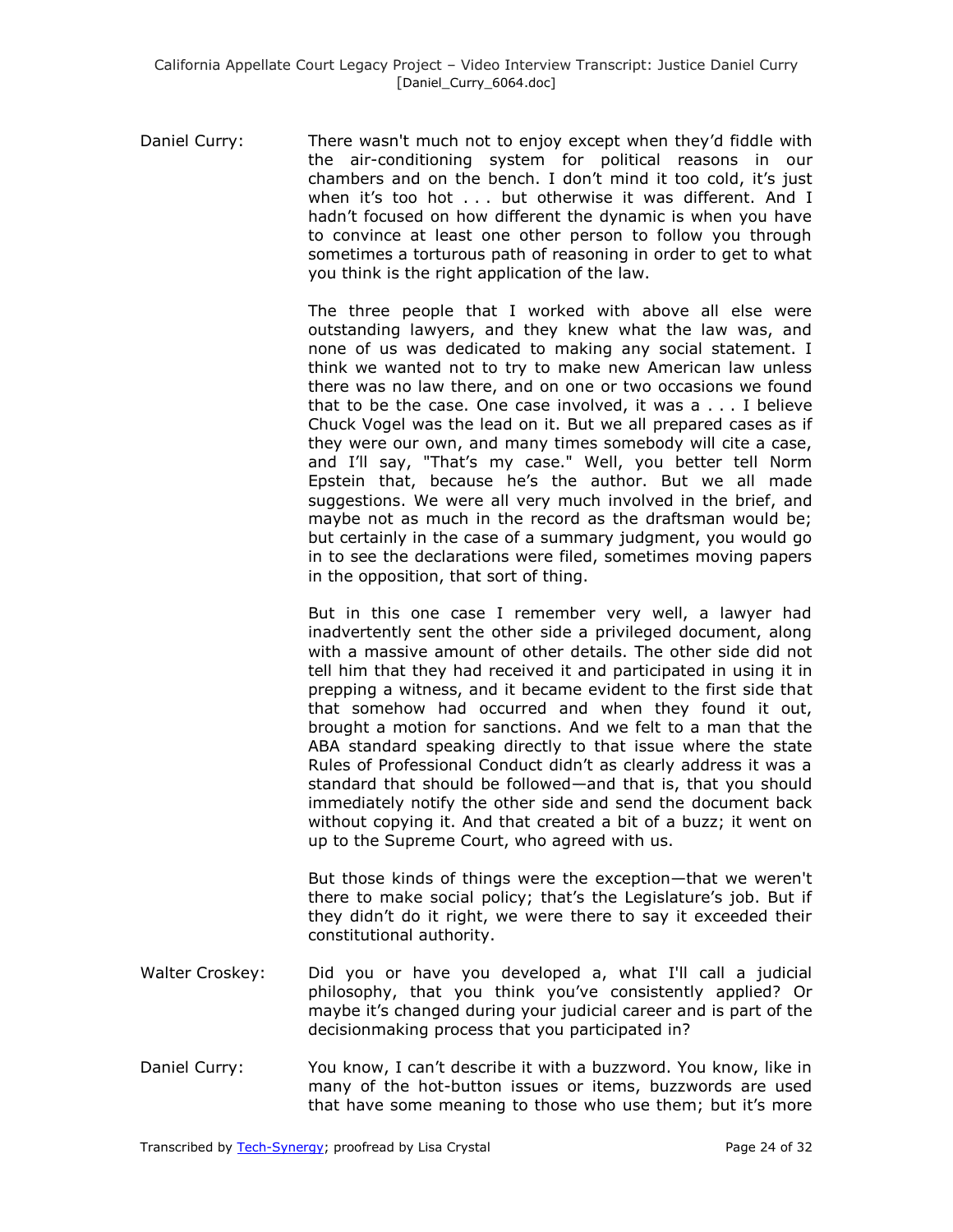complicated than that. I think that the state, the country, is deserving of laws that are understood by the people who are governed by them and that they should be clear and distinct, and they should be not subject to the vagaries of interpretation on the basis of what color shirt the judge is wearing at the time that the decision is being made. I think in business, for example, as a former business lawyer the thing that you treasure is to be able to tell your client what the law is—and if you can't do that, there's something wrong with either the Legislature and/or the courts.

One thing comes to mind that during the 1972, when wageprice controls were put in during the Nixon Administration, my company was a lead target for violating regulations that had not yet been written and fined \$72,000. That just made me wretch. We were complying with the policy of what had been put out with by this time. The \$72,000 was not a huge number, but our stock price dropped tremendously and was affected for maybe a year or two after that by that silliness. It was unfair.

The decision in *Blakely* comes to mind also, when Sandra Day O'Connor criticized the majority opinion on the basis that they didn't appreciate what they were doing; they didn't appreciate the practical effect that was going to have on the sentencing schemes of states like Arizona and eventually California. And I think that judges who are making decisions should have some real-life experience. The author of that *Blakely* opinion was a law professor, and it has had widespread . . . as you know, *Apprendi, Blakely* all had widespread effect on the law, maybe unintended.

- Walter Croskey: Certainty, then, is certainly an . . .
- Daniel Curry: Yeah.
- Walter Croskey: . . . . important thing for the law to provide. What happens when that may in a particular case conflict with what appears to be the just result? What is a judge to do?
- Daniel Curry: We had a case where the Fourth District had held that in the event where an employee left the employ of an employer, the same standard did not apply to that employee that would have applied to the employer in dealing with confidential information and that sort. And it seemed to me that it wasn't a focus on what the just result was; the focus was on an inadequate standard that should have been applied equally. And the wrongness of that opinion was in that they were violating due process by treating one side of the equation differently than the other because of deep pockets. And I can't remember the name of the case, but it was an instance where two young lawyers broke off from an immigration law firm and sabotaged some of the computer records in the old firm and solicited many of the clients of the old firm by making use of those confidential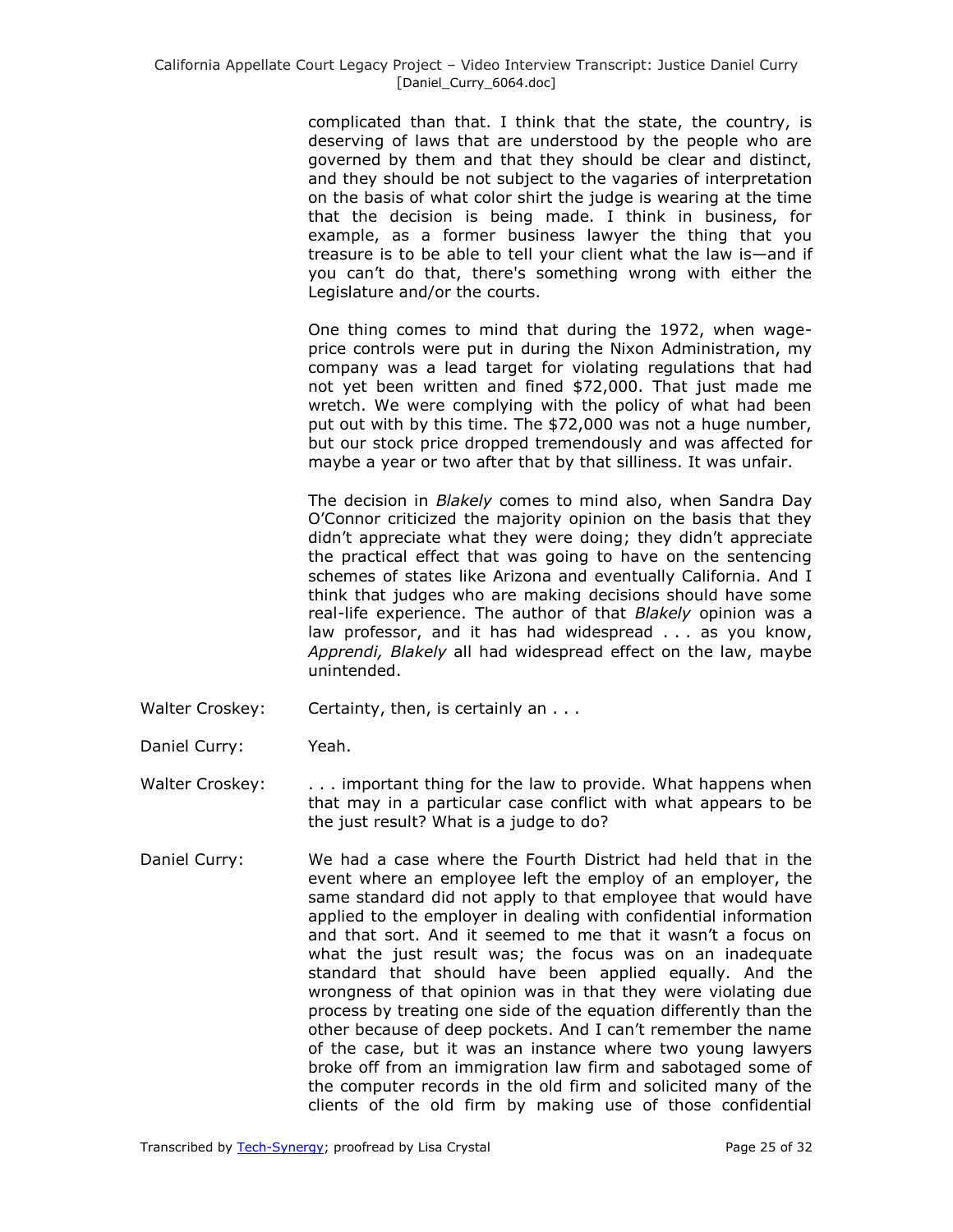records of the old firm. The *GAF* case is the case I'm referring to in Orange County, said that while if the conduct had been just the reverse, the employees would have had a right against the employer, but not in this case. And it just seemed to me that it wasn't justice, but the first case was just wrong; and there were, believe it or not, Ninth Circuit cases that agreed with us. So we chose to divert from that.

We had a couple of other cases where we disagreed with other districts, but you know when you do that that the Supreme Court is no doubt going to take your case up and review it as well.

- Walter Croskey: Well, I suspect that may have happened more than once to opinions that you wrote. How did you feel about that?
- Daniel Curry: Well, when they agreed with me, it was fine. *[laughing]* But I—
- Walter Croskey: They don't always take cases to affirm them, though.
- Daniel Curry: No, no, no, especially in our division. It's an interesting ... they took fewer, but they reversed more frequently. *[laughing]* But I had the one, the one experience in the . . . it was a *Jarvis*-type case, but it was entitled *White v. Davis,* where they took an opinion that I signed as the author. But believe me, both Hastings and Epstein made tremendous contributions to that opinion; it certainly was not my opinion alone. And I'm not a constitutional scholar of the California Constitution; Norm Epstein is, and Hastings also pitched in.

### (01:20:33)

This case went up, and it dealt with whether or not the State could continue to pay its bills by warrant when there was no budget signed, sealed, and delivered; and they published that case and gave me credit for it. And Norm Epstein says he doesn't know of any other instance where they adopted my opinion and gave me credit for it. But it wasn't just my opinion, and if there was ever a case that should have been a *per curiam* opinion, that was it; but my colleagues declined to do it that way. But I think that some of the other aspects of *per curiam* should be looked at, because there was more than one case where each of us made a substantial contribution and only one person signed it; well, we signed it, but it wasn't as if we were the author.

Walter Croskey: How long were you on the Court of Appeal?

Daniel Curry: Just a few months short of eight years.

- Walter Croskey: So you were on the Court of Appeal even longer than you were a trial judge.
- Daniel Curry: Yes.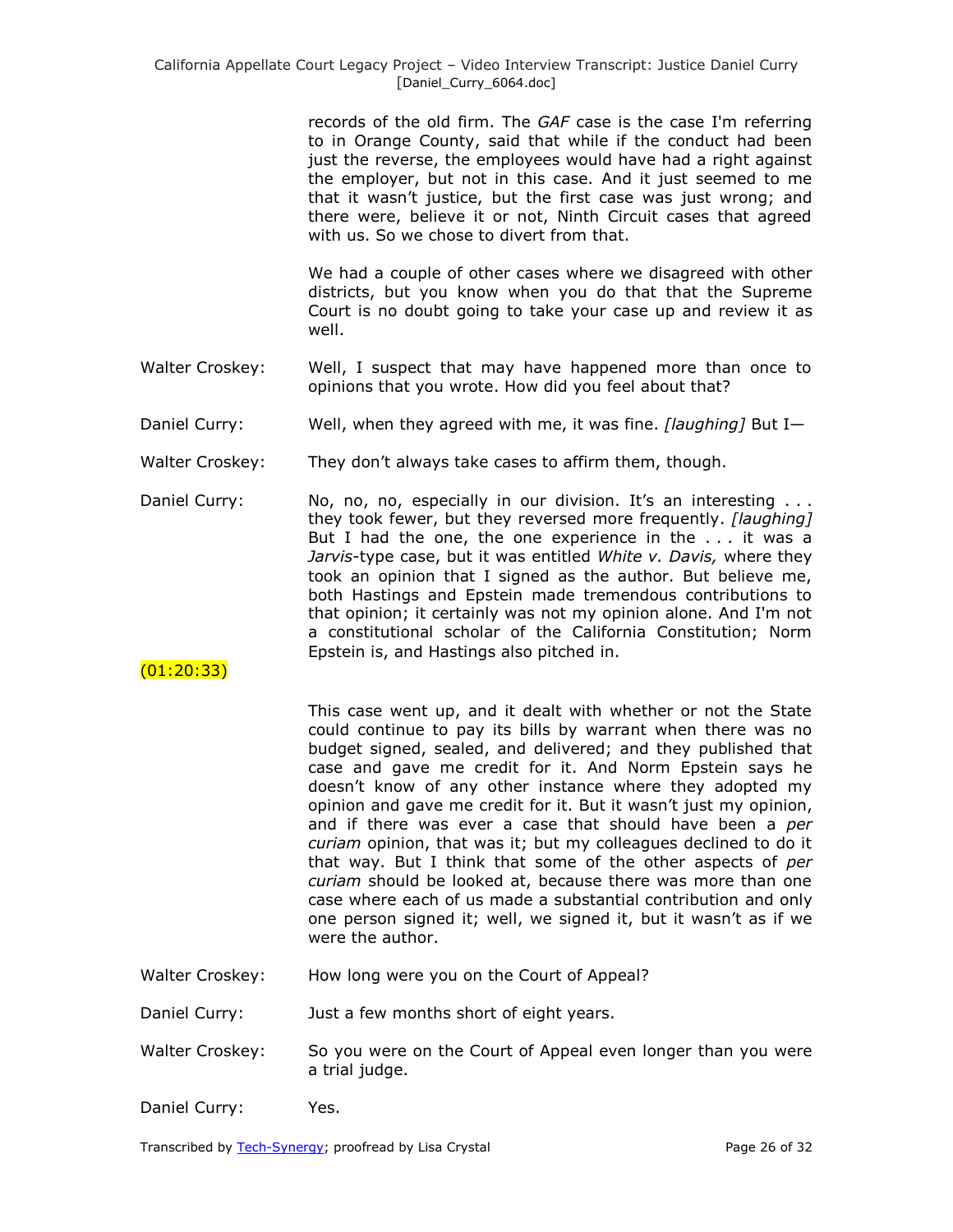- Walter Croskey: How do you compare the two?
- Daniel Curry: It's like apples and oranges, I think.
- Walter Croskey: Which do you like better?
- Daniel Curry: It's like apples and oranges; I like both. I think that the trial court's more exciting, especially when you have a potentially violent criminal defendant screaming at you who needs to be chained or restrained significantly with two or three of his gang members sitting there watching the proceedings.

Waiting for a verdict in a very close case and having it read is, I think, very, very exciting. The intellectual stimulus here is just light-years more, and there are cases when you'd open them up and you'd think, "Oh, what will I do with this?" And some of them were very, very close issues. And you try to close everything out of your mind—not what your colleagues are going to do, not what the research attorney is saying. And my preference would have been to every time read the case first and then give it over to a research attorney, but sometimes the pressure of time meant that we were reading it at the same time.

And often . . . you know, I was really blessed with three great research attorneys, and often when they had a completely different take than mine, it was an interesting dynamic, too, because you have to sacrifice your ego to listen to this great mind tell you, "Don't go there, it's going to be error." And so you have to wind your way not only through the way you want to go, but through the way he or she wants to go. And sometimes you strike a little compromise; but oftentimes they have found something that you've overlooked. And it's, I think, a real tribute to this court that we have such dedicated professionals.

- Walter Croskey: Did you ever think about how 50 years ago the judges who sat on this court handled their work without any research attorneys, having experienced the blessings that you and I have seen of having either two or three to help us with our work?
- Daniel Curry: I have. And, you know, I've been there sometimes in the trial court where you can't call your research attorney for every cute little question of law, because they're stretched too thin, split between two very active, fast-track judges. And so I cracked the books there quite a bit, too.

And now they're going back to the support that you get in the superior court. One of my next-door neighbors was Al Buckner, who was very knowledgeable in insurance matters. And you'd get two briefs that would be diametrically opposed about what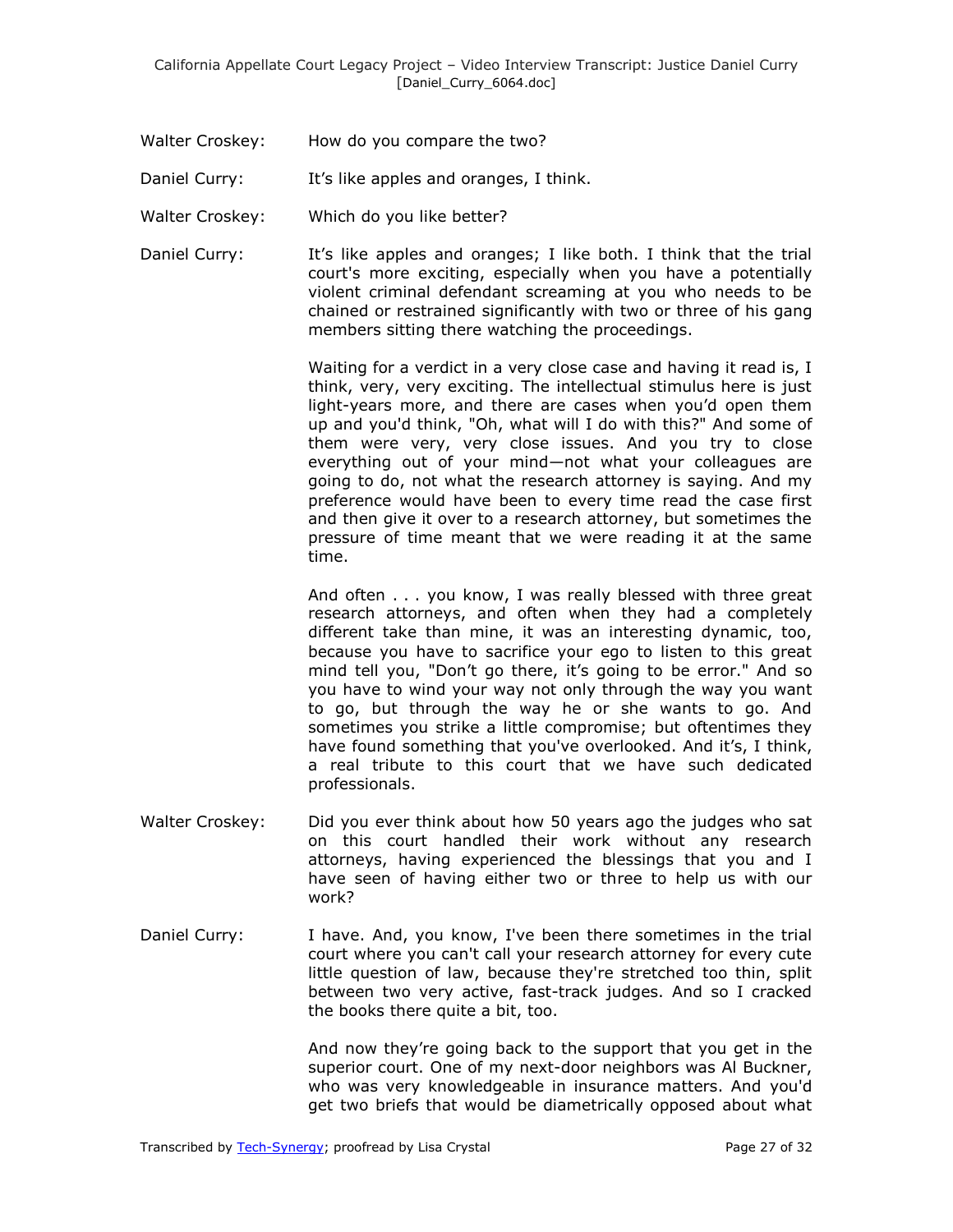this case says, and you read it and oftentimes the case says some of each, but never exactly what either of the sides are saying, and you don't know what the significance of that is without reading 25 more cases. Well, Al and I'd have a sandwich together asking the question, and Al had this magic little computer that would spit out paper and often lead you much more quickly to the case that really controlled—not that he decided my case, but he gave me a cite that was a lot more helpful than the cases that I got from either lawyer. That didn't always happen, but that's one of the resources that people don't give the L.A. Superior Court enough credit for sometimes.

The numbers game is played often here and there, but without any appreciation sometimes of the fact that one jumbo case just counts as one case—and when that could be as much work as 30 cases or 20 cases. And many of the jurisdictions don't regularly get that big a case. I won't speculate on those jurisdictions *[laughing],* but I don't know how those judges 50 years ago could have dealt with a jumbo without somebody wading through piles and piles of paper. I remember one case— I think it was that *Jarvis* case—that Gary Gleb, who was the research attorney who was on that, literally his office was full of the record of that case. I mean, he could barely get to his desk and out. It was amazing.

- Walter Croskey: What's your overall impression of how this court—and the Second District is where you worked, of course, as I—how this court operates and what it could do better or how you'd change it if you could? Or do you think it's doing it just about right?
- Daniel Curry: That's a touchy question.

(01:26:21)

Walter Croskey: Well, I don't want it to be a touchy question. I'm trying to get a feel for how your impression is we're doing and what you, maybe what you'd change if you could.

- Daniel Curry: Well, I think one of the strengths of the Fourth Division was that all four of us were in every day and that somebody might have been a lark and somebody might have been an owl; but during the substance of the day we were together, usually even at lunch, for at least five hours or so. Somebody might have stayed a little later, or somebody might have gotten in a little earlier and left. But if you were struggling with something they had written, you could walk in and say not on the phone, not in e-mail—I think those are devastating ways to confer—but you could go in and say, "Do you have a minute? I have a couple of questions on this case." And you can handle it a whole lot better than a tersely worded e-mail that might be misread somehow.
- Walter Croskey: Is that just another way, maybe another way, of saying that collegiality is critical to the operation of the appellate court?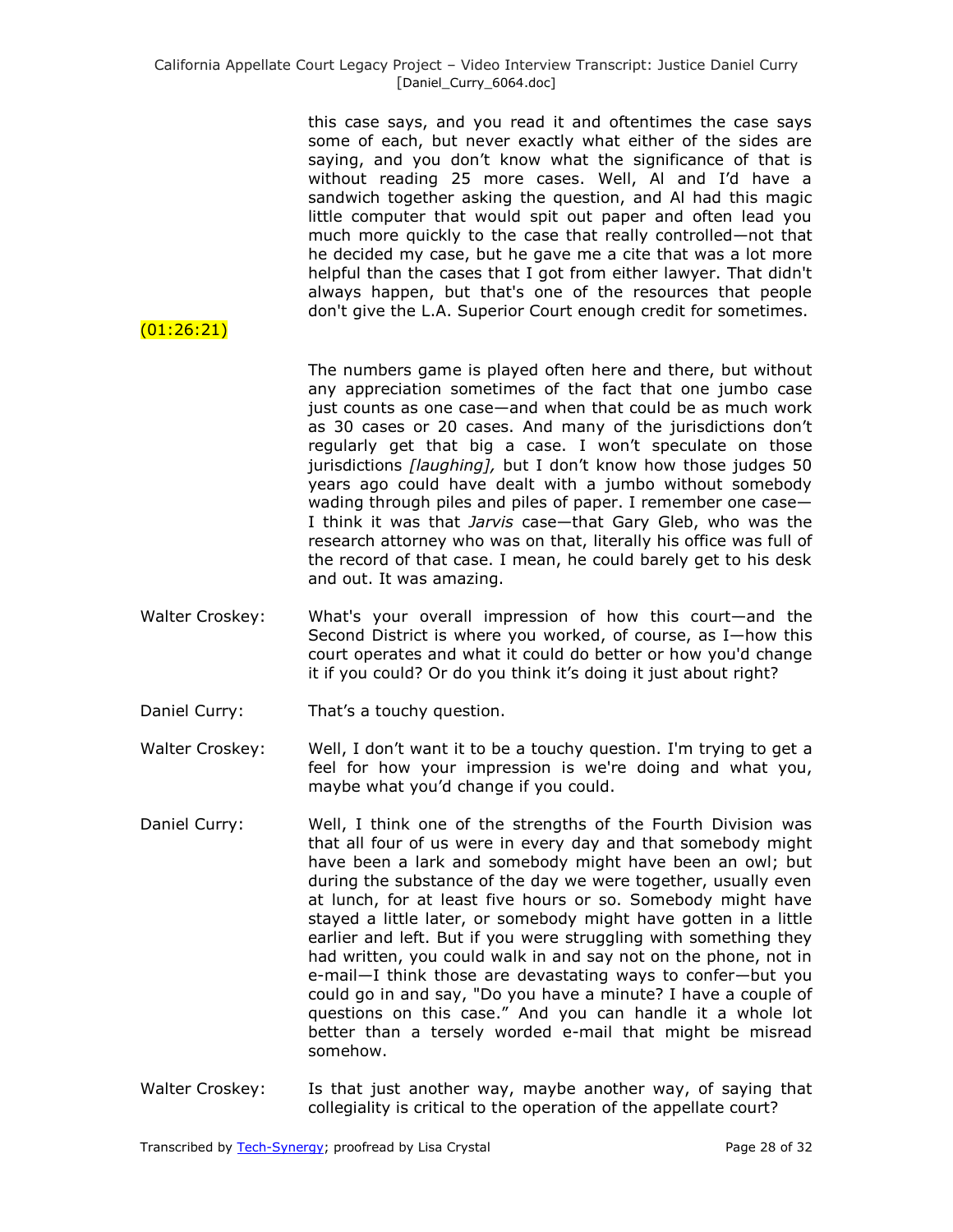- Daniel Curry: I think so. You know, we dissented as often as anybody; but there was no personal invective, no . . . I mean, we always started out with "I respectfully dissent, and I see this a different way than the majority," not that "It's unconceivable to me how somebody could be so stupid as to . . .," you know.
- Walter Croskey: *[Laughing]* Well, that's kind of a function of one of the first things you said about the Court of Appeal, was how it differed from the trial court. And when you got up here, you couldn't just make your own decision; now you had to get at least one other person to agree with you.

Daniel Curry: Yeah.

Walter Croskey: And collegiality is an important part of that, in your view?

Daniel Curry: Yeah. You don't have to be best friends, but I think you have to be respectful of the other person.

Walter Croskey: Well, after 8 years on this court and 14 as a judge, you decided to retire. Why did you do that?

## $(01:29:57)$

Daniel Curry: Well, a lot of reasons. I was 69. There's a whole lot of the world I haven't seen. We were confronting the responsibility for my wife's mother, who was starting to run out of retirement funds to support her; that added . . . it's not a burden, it's a privilege. But there are things to be done, things to see yet.

> I just had a great, great experience. I just came back from a family reunion, and I alluded to it before. But all my life I wondered where my dad grew up, and he talked about the hardships they endured—the winters were just brutal in Northern Canada, Northeastern Canada in the Maritimes—and I knew I have a couple hundred cousins. It's a massive family, and so we had the chance, the excuse, to go to this reunion and meet people and to see something. And if the reunion wasn't all that interesting, we didn't have to stay for the full four days, but we did. And there's all these people that look like me—some may regard it as a blessing and some may not—and who have kids who look like my kids who have never met. And it was just a lot of fun, and it was moving. The house that my grandfather and father were born in was just torn down about two years ago; I wish I had done it two years ago. And there are other things I'd like to do before they're torn down, you know, and while I still have the ability to climb over a fence or something.

- Walter Croskey: Well, how are you enjoying retirement?
- Daniel Curry: Pretty well. I knew ahead of time that I can't play more golf than maybe twice a week, if that. I mean, I like it; but I don't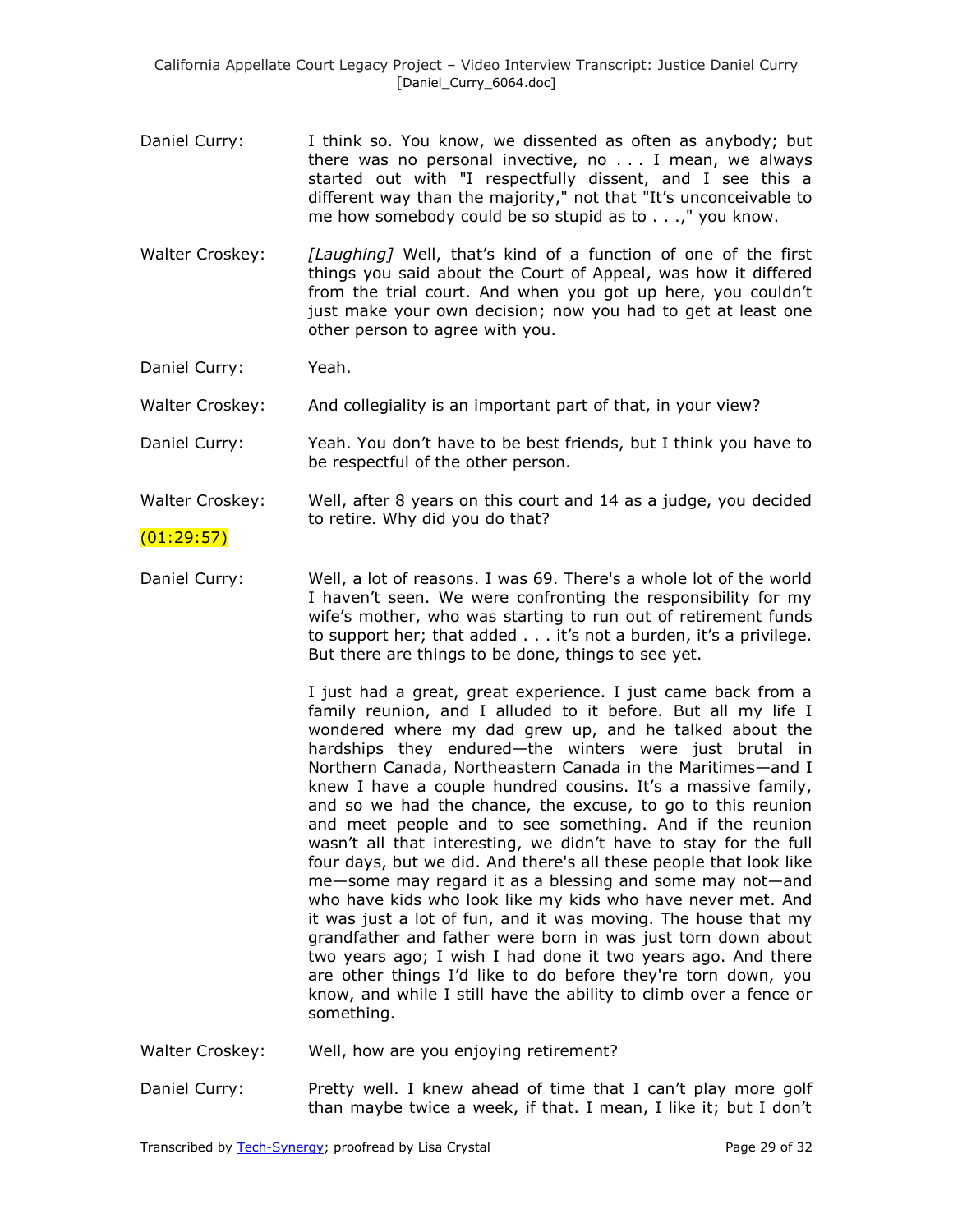want to dedicate my life to it. The family is pretty much on their own; but we're getting more grandchild time, which is a lot of fun, especially with the older ones. You know, now I have a granddaughter who's graduating from college this year, another one who's a freshman at UC Santa Barbara. And their younger brother was 16 and their parents went off to ski and I was asked to babysit—well, we called it that; I bunked in with Owen—and I had so much fun for those four nights with the 16 year-old and his curiosity and his foibles. And the first night he blows in from school and he says, "Well, what are we going to have for dinner tonight?" I said, "They're called reservations." *[laughing]*

- Walter Croskey: *[Laughing]*
- Daniel Curry: "So if you get dressed, we'll go on out. Where do you want to go?" So he had a place in mind. He came down 10 seconds later, really looking like a dispossessed, displaced person, you know. And I said, "Ah, we're going to have to spruce up a little bit for this place." *[laughing]* And so after about three tries he looked . . . "Okay, let's go," and so . . . *[laughing]* But it was, it was fun; it was something that I never could have gotten away with if his parents were in the house.
- Walter Croskey: I know because I've known you so long, and one of your hobbies other than golf is railroading.
- Daniel Curry: Yes.
- Walter Croskey: Tell us a little bit about that and what you do with it.
- Daniel Curry: Well, I haven't done much. The first thing that happens to you —I'll be your counselor when you retire, if you do—the first thing you do is, there are a couple of light bulbs that are in outof-the-way places, and so you get a ladder and you go up there and you find out it's a special light bulb and that's why it hasn't been changed. So you spend a lot of hardware-store time getting switches and light bulbs and that sort of thing, and that eats into the railroad time.

But it isn't growing right now; and especially in the summertime, it's in the garage, it gets a little warm. So it's a winter, bad-weather—

Walter Croskey: You've got a remarkably large set of a layout and railroad model trains, and you like to run 'em?

(01:34:55)

Daniel Curry: Yeah, yeah, I do. I modeled the diesel era of the Southern Pacific and of the Mexican railroads that focus on the west coast of Mexico: the Ferrocarril Chihuahua al Pacifico, the Ferrocarril Pacifico, Sonora Baja California. And Joy and I rode the passenger train when I was in the Air Force from Nogales,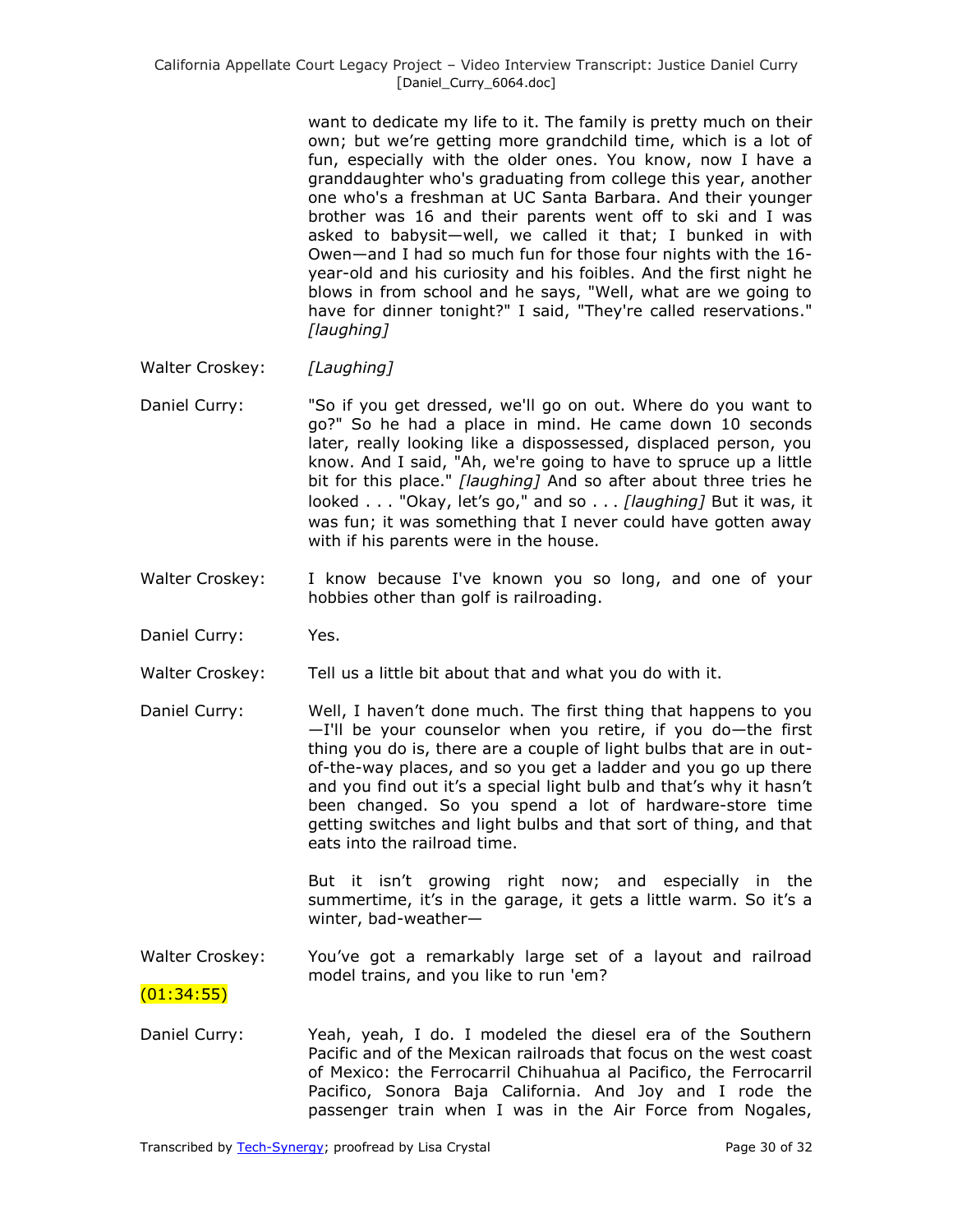Arizona, down to Mazatlan, and so I took some pictures and that sort of thing. And the livery, the road colors of the Mexican trains, are happier than the parole gray of the Southern Pacific; and so that, probably as a child, I'd go for the bright colors.

- Walter Croskey: Do you paint some of your own trains?
- Daniel Curry: Yeah, especially the Mexican trains; there are not many of them available. They're starting to show up now. And I think there is this element of I want to be the only kid on the block with something that looks like that, you know, and that's sort of fun.
- Walter Croskey: What do your grandchildren think of that? Do you ever get a chance to show it to them, and do they enjoy working with you on it?
- Daniel Curry: Yeah. Some of them really enjoy it, and some of them look at me like I'm really from another planet. They're very blasé about it, and they look at it and they give you that look, "I'm worrying about you, Grandfather," you know. But they're tolerant, like their grandmother is, of this.
- Walter Croskey: I know that you think a lot of and have visited a number of times the country of Ireland.
- Daniel Curry: Uh-huh.
- Walter Croskey: What has your relationship, official and otherwise, been with that country?
- Daniel Curry: Well, in February 1992, the government of Ireland asked me to be their Honorary Consul for Los Angeles, and I enthusiastically accepted.

In September of 1992 when I got appointed to the bench, an old friend was the county counsel of Los Angeles, DeWitt Clinton. And De knew of this sideline of mine, and he advised me that I had to resign it. And some would say they couldn't guarantee your safety. Because that was really near and dear to me . . . and resign it I did, because he was right that an agent of a foreign government, even if a volunteer, shouldn't be on the bench, despite the fact that there is an Honorary Consul of Ireland in Denver who's a federal judge.

But in the meantime, we made a lot of friends in Ireland, including a man who I met at the time he was attorney general in 1992. He went on to become a justice of the European Court of Justice and sat for the better part of 10 years and is now chief justice of Ireland, and a good, close friend and a dedicated jurist.